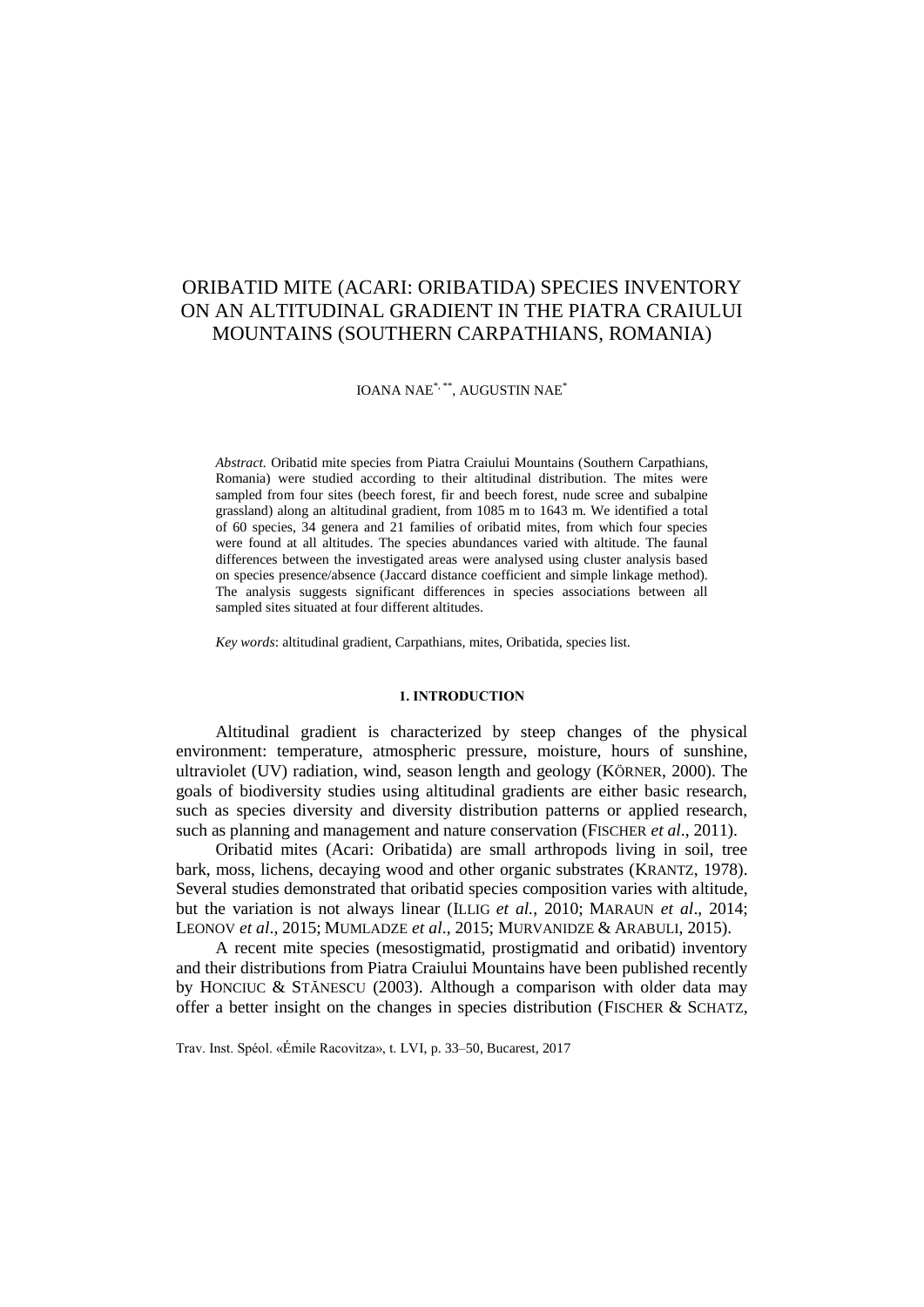2013), unfortunately, in Romania there is a lack of older studies addressing this group of invertebrates. Our study investigates the distribution of oribatid mite species along an altitudinal gradient in the mountain and sub-alpine regions of Piatra Craiului Mountains.

#### **2. MATERIALS AND METHODS**

The species were sampled in May 2008 in the Piatra Craiului National Park (Southern Carpathians, Romania). The Piatra Craiului Mountains are a conglomeratic ridge, developed on a NNE – SSW direction, with a length of 20 km and exceeding 2 000 m in height (CONSTANTINESCU & PIȚIGOI, 2003). In the Piatra Craiului Mountains, bellow 1100 m Alt., the dominant habitats are represented by beech forests (*Symphyto cordati-Fagetum*, *Phyllitidi-Fagetum* association) or beech mixed forests, with fir (*Pulmonario rubrae-Fagetum* association) or spruce (*Leucanthemo waldsteinii-Fagetum* association) (MIHĂILESCU, 2011). The subalpine level, above 1500 m, is dominated by pine scrub (*Pinus mugo*) and juniper (*Juniperus communis*  ssp. *alpina*). Spread between mountain`s slopes are large accumulations of screes, which, under Nature 2000 classification, are included in R6110 category – S–E Carpathian communities of mobile and semi-mobile limestone screes, with *Acinos alpinus* and *Galium anisophyllon* (DONIȚĂ *et al*., 2015).

All Oribatida material used in this study was collected (Leg. Nae A.) as a part of a broader study concerning the diversity of invertebrates (Araneae, Coleoptera, Collembola, Diplopoda, Isopoda-Oniscidea) from MSS and other scree habitats (NITZU *et al*., 2014; NAE & BĂNCILĂ, 2017), in which pitfall traps were used for monthly sampling. Although the pitfall traps might not be the most effective sampling technique for oribatid mites, they estimate the abundance of each species as a function of its activity during the sampling period and the species occurrence in the habitat (BROWN & MATTHEWS, 2016).

We selected four plots and in each plot five pitfall traps were set at a depth of 9 cm, covering a perimeter of 25  $m^2$ . The traps were installed during May (the only month through the sampling period when oribatid mites were present in all traps), 2008 and emptied at 5-day interval. This made a total of 19 edaphic samples collected from four altitudes (no oribatid species were found in one trap, at 1643 m):

– 1085 m – beech forest – R4109 – S-E Carpathian beech forests (*Fagus sylvatica*) with *Symphytum cordatum*.

– 1343 m – beech and fir forest – R4101 – S–E Carpathian spruce (*Picea abies*), beech (*Fagus sylvatica*) and fir (*Abies alba*) forests with *Pulmonaria rubra.*

 $-1526$  m – limestone scree – R6110 – S–E Carpathian mobile and semimobile scree communities with *Acinos alpinus* and *Galium anisophyllon*.

– 1643 m – subalpine grassland – R3605 –S–E Carpathian *Festuca versicolor* and *Sesleria rigida* ssp. *haynaldiana* grasslands.

The vegetation classification is according to DONIȚĂ *et al*., 2005.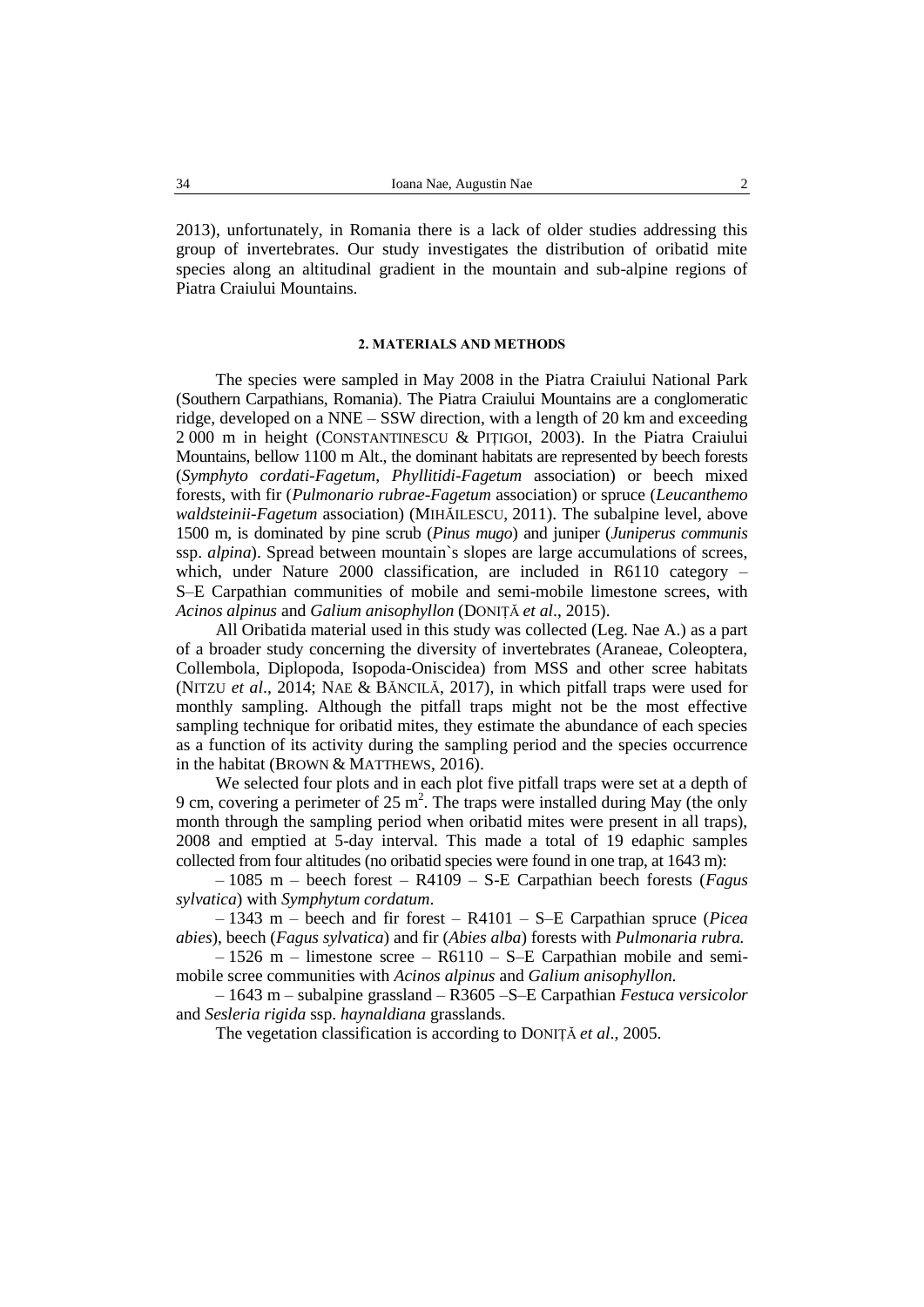The mites from each trap were sorted and identified to species or genus level. We used for identification the keys published by VAN DER HAMMEN (1952), BERNINI (1978), PÉREZ-INIGO (1993, 1997) and WEIGMANN (2006). The systematic ranking of the species follows SUBÍAS (2004), updated in 2017. The study included 371 individuals. After identification the material was preserved in 70% ethanol and stored in the collection of "Emil Racoviță" Institute of Speleology, Bucharest, Romania. The species distribution is according to SUBÍAS (2004), updated in 2017, and the habitat according to WEIGMANN (2006), VASILIU *et al.*, 1993 and IVAN, 2013.

For each altitude we calculated the dominance and constancy of oribatid species. The dominance of an individual species was calculated as  $DO = Ni / N^*$ 100 (%), where  $N =$  the total number of individuals in each habitat,  $Ni =$  the total number of individuals of the i<sup>th</sup> species. The species with  $DO \ge 5$  were considered dominant and species with  $DO \geq 10$  – eudominant. Constancy is the percentage of the samples in which the species occurred:  $C = Ls / L * 100$  (%), where  $L =$  the total number of samples in each habitat,  $Ls =$  the number of samples in which the species was found. Species with  $C \ge 50$  were considered constant, and species with  $C \ge 75$  – euconstant.

For cluster analysis we used Jaccard distance coefficient (which is less influenced by rare species than the Euclidian Distance) similarity index, based on species presence/absence for each sampled altitude (calculated with BioDiversity Pro software (MCALEECE *et al.*, 1997).

#### **3. RESULTS AND DISCUSSIONS**

We recorded 60 oribatid species, belonging to 21 families and 34 genera from the four sampled areas. Five families had the largest number of species, Compactozetidae, Carabodidae, Phenopelopidae, Oribatellidae and Chamobatidae with four species each, followed by Liacaridae, Achipteriidae, Punctoribatidae and Oribatulidae with three species each. The four sampling sites had in common only three species: *Ceratoppia bipilis* (Hermann, 1804), *Carabodes labyrinthicus*  (Michael, 1879) and *Oribatella longispina* Berlese, 1914.

Species richness and abundance show a discontinuous pattern, with a peak at 1526 m, in the limestone scree (Figure 1). The highest number of species (32 spp.) and also the highest abundancy (171 specimens) were recorded at 1526 m altitude. The subalpine grassland, at 1643 m altitude had the lowest number of species (20 spp.), but the lowest abundance was recorded at 1343 m, only 44 specimens. Nineteen species were represented by one specimen.

The majority of species were from Holarctic (24 spp.) and Palaearctic (20 spp.) regions. Four species are European (*Eupelops subuliger* (Berlese, 1916), *Achipteria sellnicki* Hammen, 1952, *Oribatella longispina* Berlese, 1914, and *Oribatula interrupta sitnikovae* Iordansky, 1991) and one species is Cosmopolitan (*Tectocepheus velatus velatus* (Michael, 1880) (Figure 2).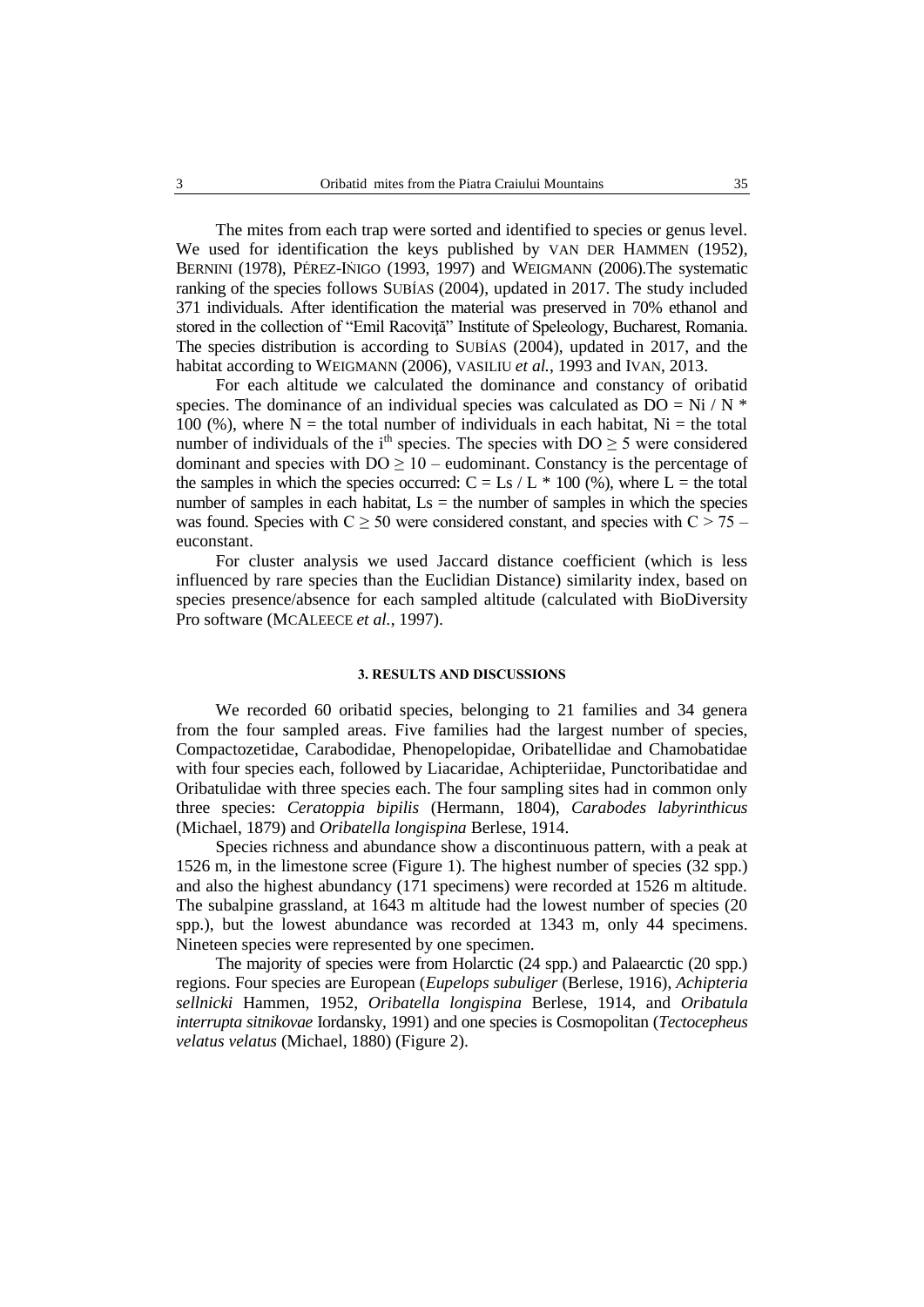One species was eudominant at three altitudes: *Chamobates cuspidatus* (Michael, 1844) at 1085 m, 1526 m, 1643 m. *Ceratoppia bipilis* was the eudominant species at the lowest altitude (1085 m) and *Minunthozetes pseudofusiger* (Scheweizer, 1922) at the highest (1643 m). Also, the largest number of dominant species were recorded at 1085 m (*Phthiracarus* sp., *Hermannia convexa* (Koch, 1839), *Eupelops acromios* (Hermann, 1804) and *Eupelops plicatus* (Koch, 1835) (Table 1).

As for constancy, six species were constant at 1526 m and three euconstant at the same altitude and the following one, 1643 m (*Phthiracarus* sp., *Liacarus coracinus* (Koch, 1841) and *Chamobates cuspidatus*).

The Jaccard cluster analysis showed less than 50% similarity between oribatid species composition at the four investigated sites indicating that each altitude has its own species composition (Figure 3).

A number of species has occurred only at one particular altitude : six species at 1085 m (*Acrogalumna longipluma* (Berlese, 1904), *Carabodes rugosior* Berlese, 1916, *Chamobates birulai* (Kulczynski, 1902), *Chamobates pusillus* (Berlese, 1895), *E. acromios*, *E. plicatus*); five species at 1343 m (*Mycobates parmeliae* (Michael, 1884), *Ommatocepheus ocellatus* (Michael, 1882**)**, *Pantelozetes paolii* (Oudemans, 1913), *Punctoribates punctum* (Koch, 1839), *Tritegeus bisulcatus* Grandjean, 1953); ten species at 1526 m (*Chamobates voigtsi* (Oudemans, 1902), *Cymbaeremaeus cymba* (Nicolet, 1855), *Eueremaeus oblongus silvestris* (Forsslund, 1956), *Heminothrus peltifer* (Koch, 1839), *Liebstadia humerata* Sellnick, 1928, *O. interrupta sitnikovae*, *Phthiracarus longulus* (Koch, 1841), *Phthiracarus laevigatus* (Koch, 1841), *Hemileius initialis* (Berlese, 1908), *Trichoribates incisellus* (Kramer, 1897)); three species at 1643 m (*Liacarus acutus* Pschorn – Walcher, 1951, *Lepidozetes singularis* Berlese, 1910, *Oribatula interrupta* (Willmann, 1939)) (Table 2). From the sampling sites situated at the four different altitudes, only two have a habitat specific composition: the beech forest from 1085 m, (where all species are usually found in forest soils) and the subalpine grassland from 1643 m (were all three species were found in mountain and alpine habitats).

The list of identified species is presented below. The distribution and preference for habitat of each species are given according to SUBÍAS (2004), updated in 2017, WEIGMANN (2006) and IVAN (2013). The species marked with \* were found by us, the other ones were already recorded by HONCIUC & STÅNESCU (2003).

#### 3.1. IDENTIFIED SPECIES

#### **Phthiracaridae Perty, 1841**

*\*Phthiracarus (P.) laevigatus* (**Koch, 1841)**

Distribution: Palaearctic (less frequent in the North), Neotropical (Peru), Afrotropical (St. Helen Island, Reunión Island) Regions.

Habitat: forest litter, moss, on wood.

Piatra Craiului Mountains: limestone scree at 1526 m (2008).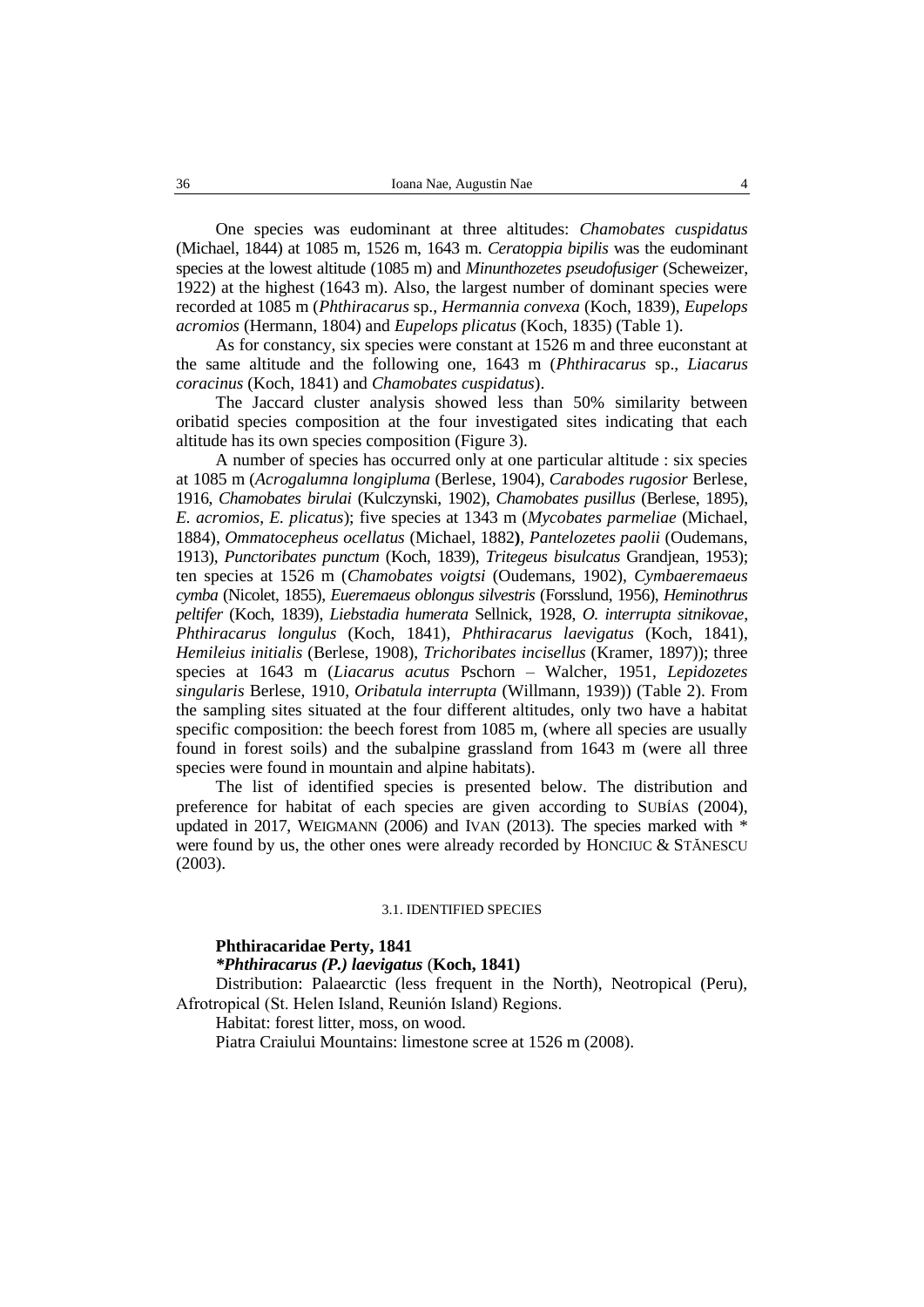#### *\*Phthiracarus (P.) longulus* **(Koch, 1841)**

Distribution: Holarctic and Neotropical Regions. Habitat: forest litter. Piatra Craiului Mountains: limestone scree at 1526 m (2008).

## **Crotoniidae Oudemans, 1900**

## *Heminothrus (Platynothrus) peltifer* **(Koch, 1839)**

Distribution: Semi-cosmopolitan in Holarctic, Australian (Australia, New Zeeland), Neotropical and Afrotropical (St. Helen Island) Regions.

Habitat: euryoecious, different types of grasslands and forests; salt tolerant; preferably in humid and cold forests.

Piatra Craiului Mountains: limestone scree at 1526 m (2008).

### **Hermanniidae Sellnick, 1928**

### *\*Hermannia (H.) convexa* **(Koch, 1839)**

Distribution: Holarctic, Oriental (India, Sikkim) and Afrotropical (Seychelles Islands) Regions.

Habitat: forest soils and moss.

Piatra Craiului Mountains: beech forest at 1085 m; limestone scree at 1526 m (2008).

#### *Hermannia (H.) gibba* **(C.L. Koch, 1839)**

Distribution: Holarctic and Afrotropical (Seychelles Islands) Regions. Habitat: forest soils and moss.

Piatra Craiului Mountains: beech forest at 1085 m; limestone scree at 1526 m; subalpine grassland at 1643 m (2008).

# **Compactozetidae Luxton, 1988**

# *Cepheus dentatus* **(Michael, 1888)**

Distribution: Palaearctic (frequent) Region.

Habitat: forest soil, especially in acidic litter.

Piatra Craiului Mountains: beech forest at 1085 m; beech and fir forest at 1343 m; limestone scree at 1526 m (2008).

#### *\*Conoppia palmicincta* **(Michael, 1880)**

Distribution: Holarctic, Nearctic, Indomalayan and Neotropical (Bolivia) Regions.

Habitat: forest soil, forest litter and moss.

Piatra Craiului Mountains: beech and fir forest at 1343 m; limestone scree at 1526 m (2008).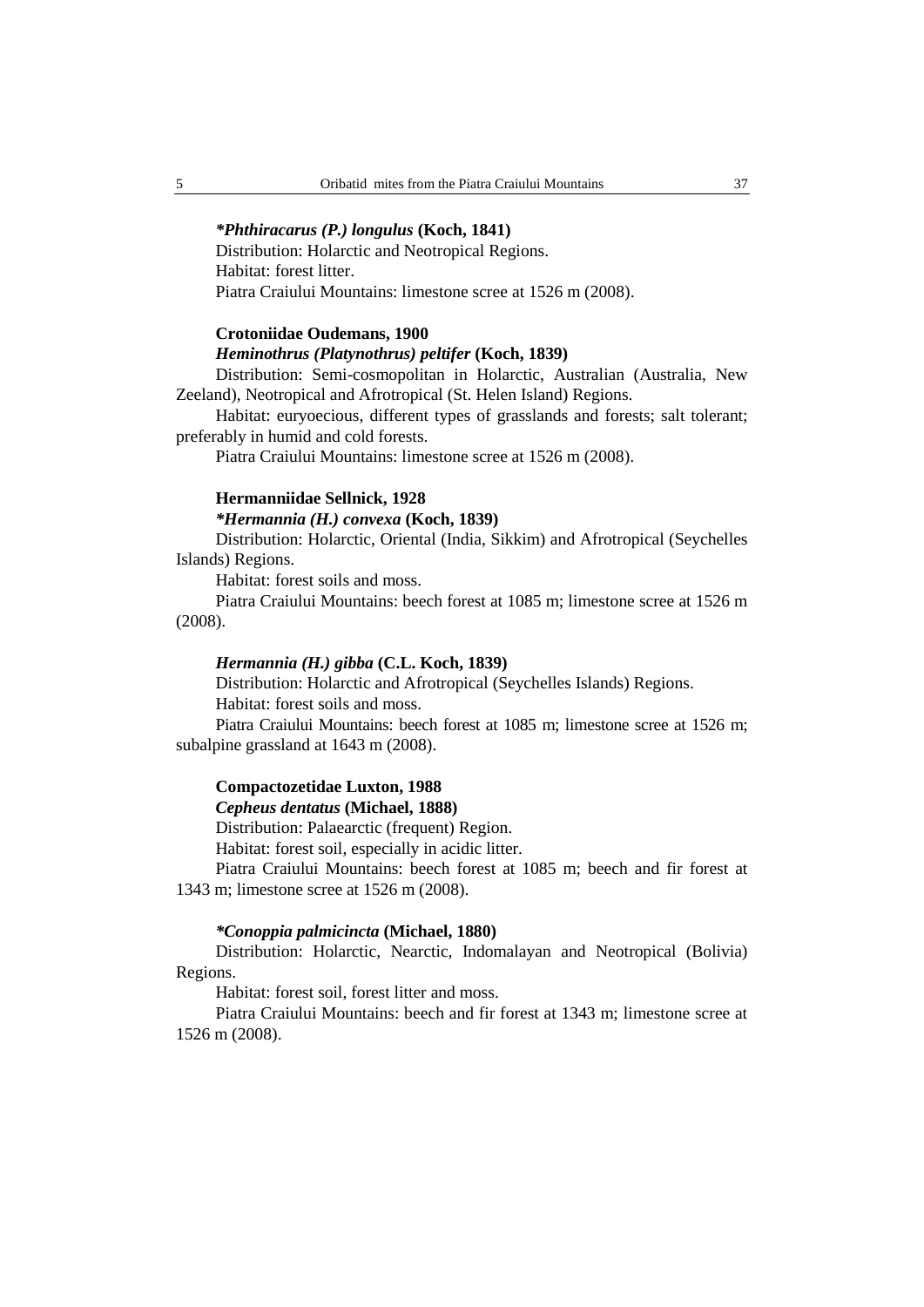# *\*Ommatocepheus ocellatus* **(Michael, 1882)**

Distribution: Palaearctic Occidental (except North) and Indomalayan (India – Hymalaia) Regions.

Habitat: lichen and trees. Piatra Craiului Mountains: beech and fir forest at 1343 m (2008).

### *\*Tritegeus bisulcatus* **Grandjean, 1953**

Distribution: Palaearctic Region. Habitat: forest soil. Piatra Craiului Mountains: beech and fir forest at 1343 m (2008).

#### **Ceratoppiidae Kunst, 1971**

# *Certoppia bipilis* **(Hermann, 1804)**

Distribution: Holarctic (frequent) and Neotropical (Central America) Regions. Habitat: frequent in forest soil.

Piatra Craiului Mountains: beech forest at 1085 m; beech and fir forest at 1343 m; limestone scree at 1526 m; subalpine grassland at 1643 m (2008).

#### *Ceratoppia quadridentata* **(Haller, 1882)**

Distribution: Palearctic Regions.

Habitat: forest soil, marsh areas and acidic forests.

Piatra Craiului Mountains: beech forest at 1085 m; beech and fir forest at 1343 m; limestone scree at 1526 m (2008).

### **Liacaridae Sellnick, 1928**

*Adoristes (A.) ovatus* **(Koch, 1839)**

Distribution: Palaearctic and Nearctic (U.S.A.: Minnesota) Regions. Habitat: frequent in forest litter; they mine conifer needles.

Piatra Craiului Mountains: limestone scree at 1526 m; subalpine grassland at 1643 m (2008).

### *Liacarus (L.) coracinus* **(Koch, 1841)**

Distribution: Palaearctic and Afrotropical (St. Helen Island) Regions. Habitat: in forest soil and grasslands.

Piatra Craiului Mountains: beech and fir forest at 1343 m; limestone scree at 1526 m; subalpine grassland at 1643 m (2008).

# *\*Liacarus (Dorycranosus) acutus* **Pschorn – Walcher, 1951**

Distribution: Palaearctic Region. Habitat: forest soil. Piatra Craiului Mountains: subalpine grassland at 1643 m (2008).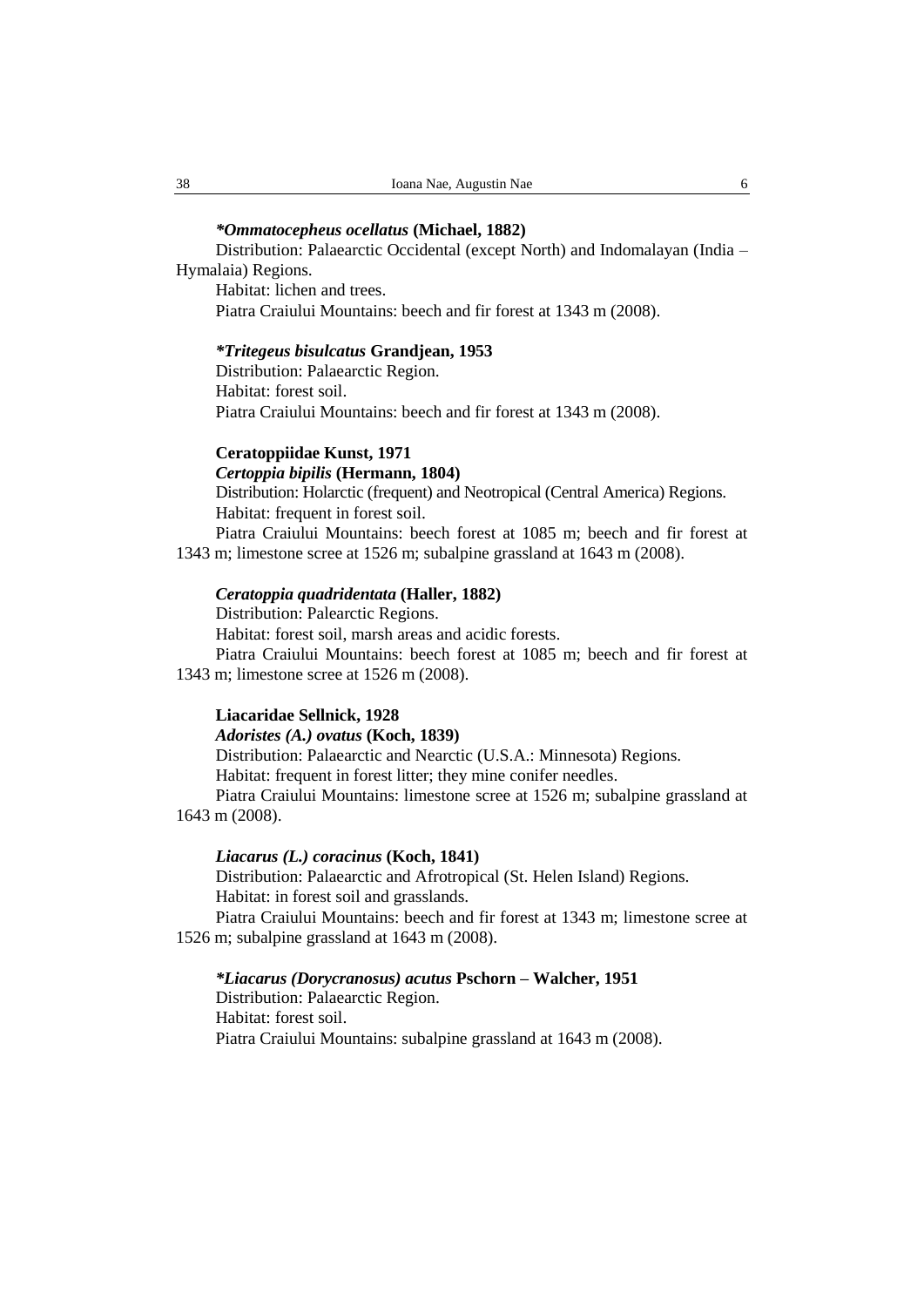# **Eremaeoidea Oudemans, 1900**

# *Eremaeus hepaticus* **Koch, 1825**

Distribution: Holarctic, Oriental and Neotropical Regions. Habitat: forest soil. Piatra Craiului Mountains: limestone scree at 1526 m (2008).

# *Eueremaeus oblongus silvestris* **(Forsslund, 1956)**

Distribution: Palaearctic Region. Habitat: forest soil. Piatra Craiului Mountains: subalpine grassland at 1643 m (2008).

#### **Oribellidae Kunst, 1971**

# *\*Pantelozetes (P.) paolii* **(Oudemans, 1913)**

Distribution: Holarctic and Indomalayan (Java) Regions. Habitat: fresh forest soil, grasslands. Piatra Craiului Mountains: beech and fir forest at 1343 m (2008).

## **Carabodidae Koch, 1837**

# *Carabodes (C.) femoralis* **(Nicolet, 1855)**

Distribution: Palaearctic Region.

Habitat: fresh and humid forest soil, peat.

Piatra Craiului Mountains: beech forest at 1085 m; beech and fir forest at 1343 m (2008).

### *\*Carabodes (C.) labyrinthicus* **(Michael, 1879)**

Distribution: Holarctic and Neotropical (Mexico) Regions. Habitat: humid and acidic forest soils; moss covered areas and tree bark. Piatra Craiului Mountains: beech forest at 1085 m; beech and fir forest at 1343 m; limestone scree at 1526 m; subalpine grassland at 1643 m (2008).

#### *\*Carabodes (C.) reticulatus* **Berlese, 1913**

Distribution: Palaearctic Region.

Habitat: forest soil; moss covered areas and tree stumps.

Piatra Craiului Mountains: beech forest at 1085 m; subalpine grassland at 1643 m (2008).

#### *\*Carabodes (C.) rugosior* **Berlese, 1916**

Distribution: Holarctic Region. Habitat: forest litter and tree stumps. Piatra Craiului Mountains: beech forest at 1085 m (2008).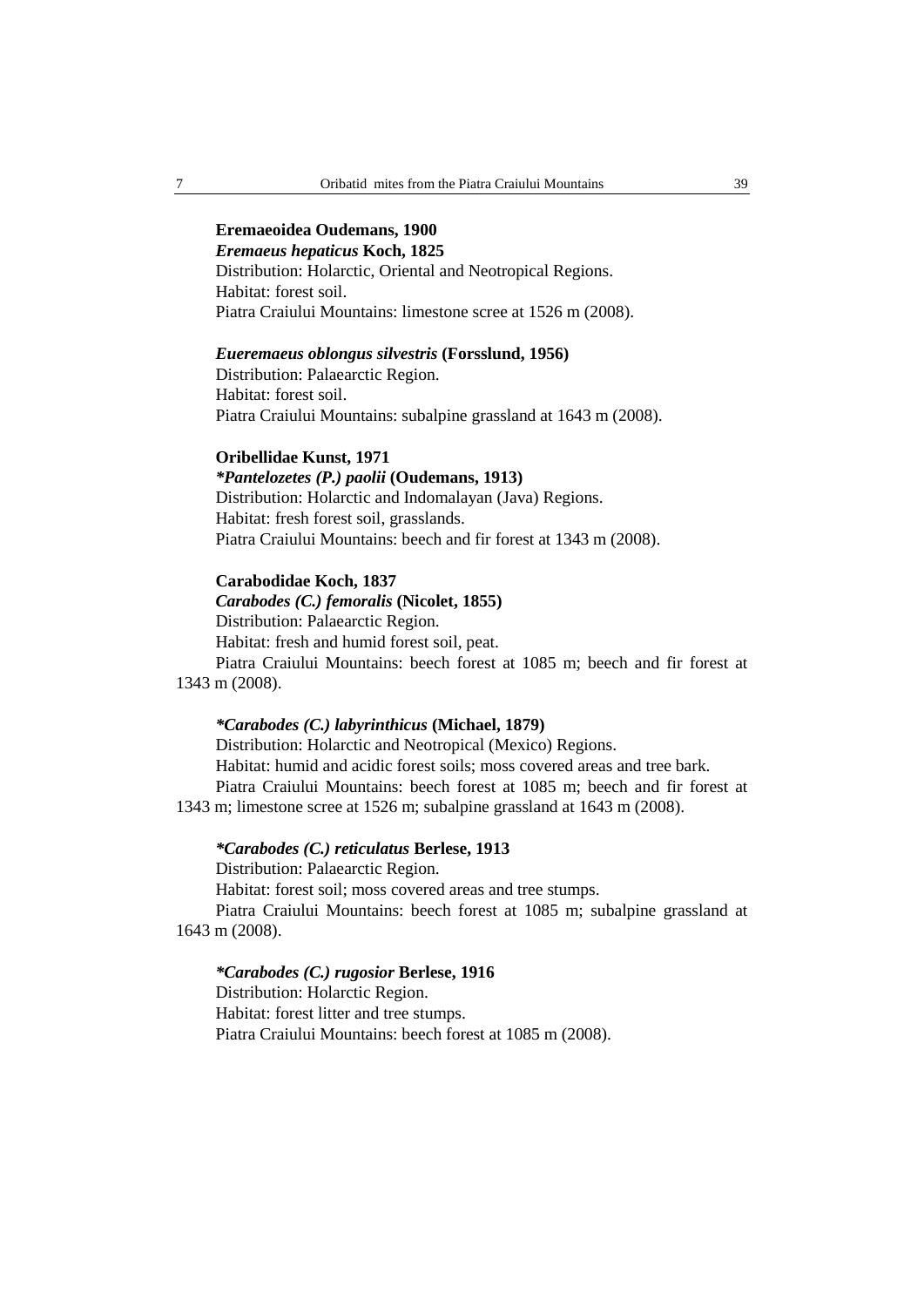# **Tectocepheidae Grandjean, 1954**

# *Tectocepheus velatus velatus* **(Michael, 1880)**

Distribution: Cosmopolitan.

Habitat: relative eurytopic in marshes, humid grasslands and forests, avoids ruderal soils.

Piatra Craiului Mountains: limestone scree at 1526 m; subalpine grassland at 1643 m (2008).

# **Cymbaeremaeidae Sellnick, 1928** *\*Cymbaeremaeus cymba* **(Nicolet, 1855)** Distribution: Palaearctic and Indomalayan (India) Regions. Habitat: lichens, moss and tree bark. Piatra Craiului Mountains: limestone scree at 1526 m (2008).

# **Phenopelopidae Petrunkevitch, 1955** *Eupelops acromios* **(Hermann, 1804)**

Distribution: Semi cosmopolitan in Palaearctic, Afrotropical (Ethiopia, South Africa), Neotropical (Argentina) Regions.

Habitat: frequent on trees, also in different types of soil, rather xerophilic. Piatra Craiului Mountains: beech forest at 1085 m (2008).

### *\*Eupelops plicatus* **(Koch, 1835)**

Distribution: Holarctic Region. Habitat: forest soils, on trees. Piatra Craiului Mountains: beech forest at 1085 m (2008).

# *\*Eupelops subuliger* **(Berlese, 1916)**

Distribution: Southern Europe.

Habitat: mountain and alpine forest soils.

Piatra Craiului Mountains: limestone scree at 1526 m; subalpine grassland at 1643 m (2008).

# *\*Eupelops torulosus* **(Koch, 1839)**

Distribution: Palaearctic (except East, frequent), Afrotropical (Ethiopia) Regions. Habitat: forest soil, humid and peaty substratum.

Piatra Craiului Mountains: beech forest at 1085 m, subalpine grassland at 1643 m (2008).

## **Achipteriidae Thor, 1929**

# *Achipteria (A.) coleoptrata* **(Linnaeus, 1758)**

Distribution: Holarctic, Indomalayan (India) and Afrotropical (St. Helens Island) Regions.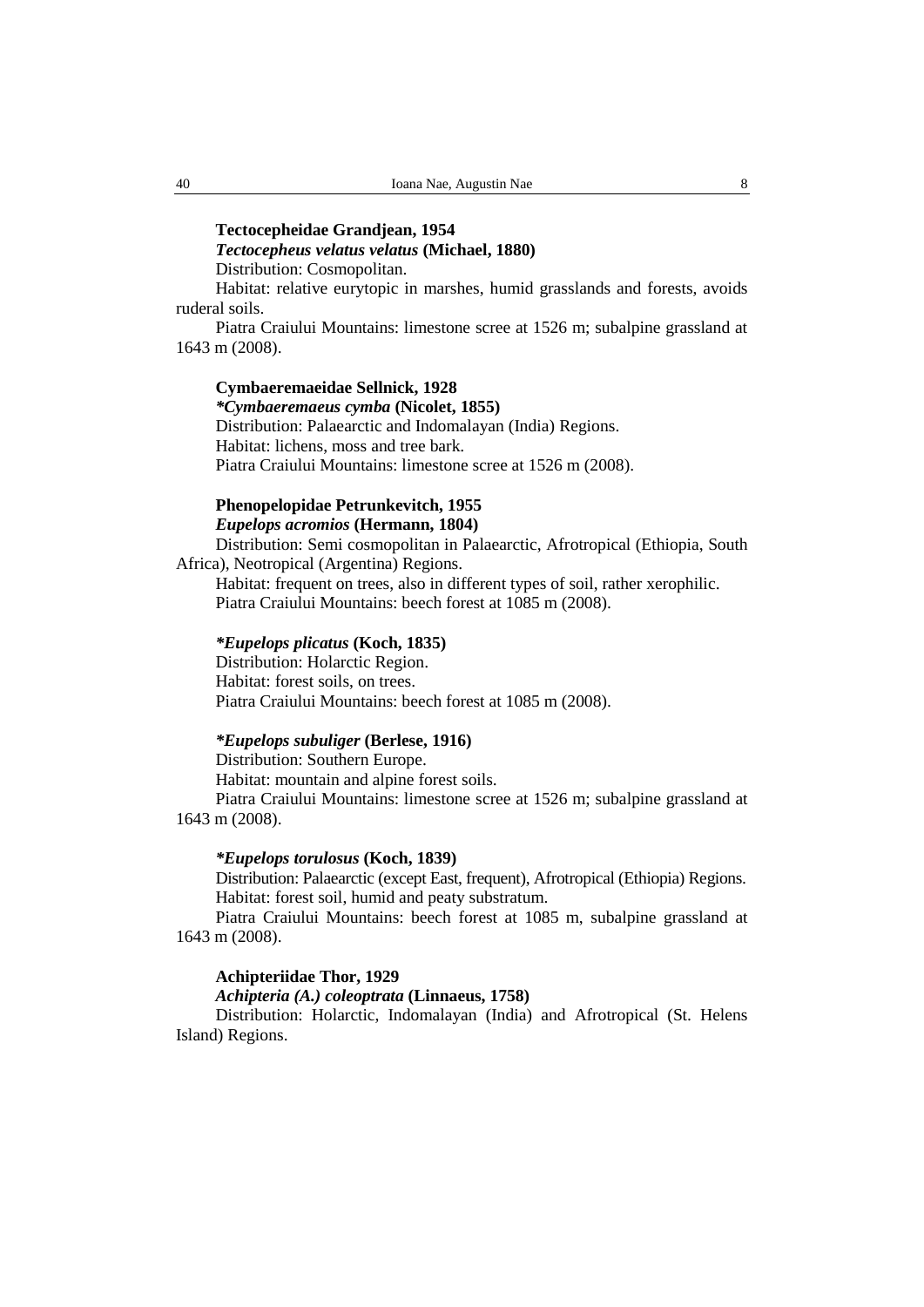Habitat: fresh, humid grasslands and forests.

Piatra Craiului Mountains: beech and fir forest at 1343 m; limestone scree at 1526 m; subalpine grassland at 1643 m (2008).

#### *Achipteria (A.) nitens* **(Nicolet, 1855)**

Distribution: Holarctic Region.

Habitat: predominant in litter, mesophilic forests.

Piatra Craiului Mountains: beech forest at 1085 m; beech and fir forest at 1343 m; limestone scree at 1526 m (2008).

# *\*Achipteria (A.) sellnicki* **Hammen, 1952**

Distribution: Europe and Mongolia. Habitat: unclear.

Piatra Craiului Mountains: beech and fir forest at 1343 m; limestone scree at 1526 m (2008).

#### **Oribatellidae Jacot, 1925**

### *Oribatella (O.) calcarata* **(Koch, 1835)**

Distribution: Holarctic Region.

Habitat: fresh litter, humid forests, moss and lichen covered areas.

Piatra Craiului Mountains: beech forest at 1085 m; limestone scree at 1526 m (2008).

### *Oribatella (O.) foliata* **Krivolutsky, 1974**

Distribution: Palaearctic Region. Habitat: unclear. Piatra Craiului Mountains: beech and fir forest at 1343 m; subalpine grassland at

1643 m (2008).

## *\*Oribatella (O.) longispina* **Berlese, 1914**

Distribution: East Europe.

Habitat: alpine grass, moss, litter.

Piatra Craiului Mountains: beech forest at 1085 m; beech and fir forest at 1343 m; limestone scree at 1526 m; subalpine grassland at 1643 m (2008).

# *\*Oribatella (O.) quadricornuta* **Michael, 1880**

Distribution: Holarctic (frequent) Region.

Habitat: forest and grassland soils with variable humidity, occasional on trees.

Piatra Craiului Mountains: beech and fir forest at 1343 m; limestone scree at 1526 m (2008).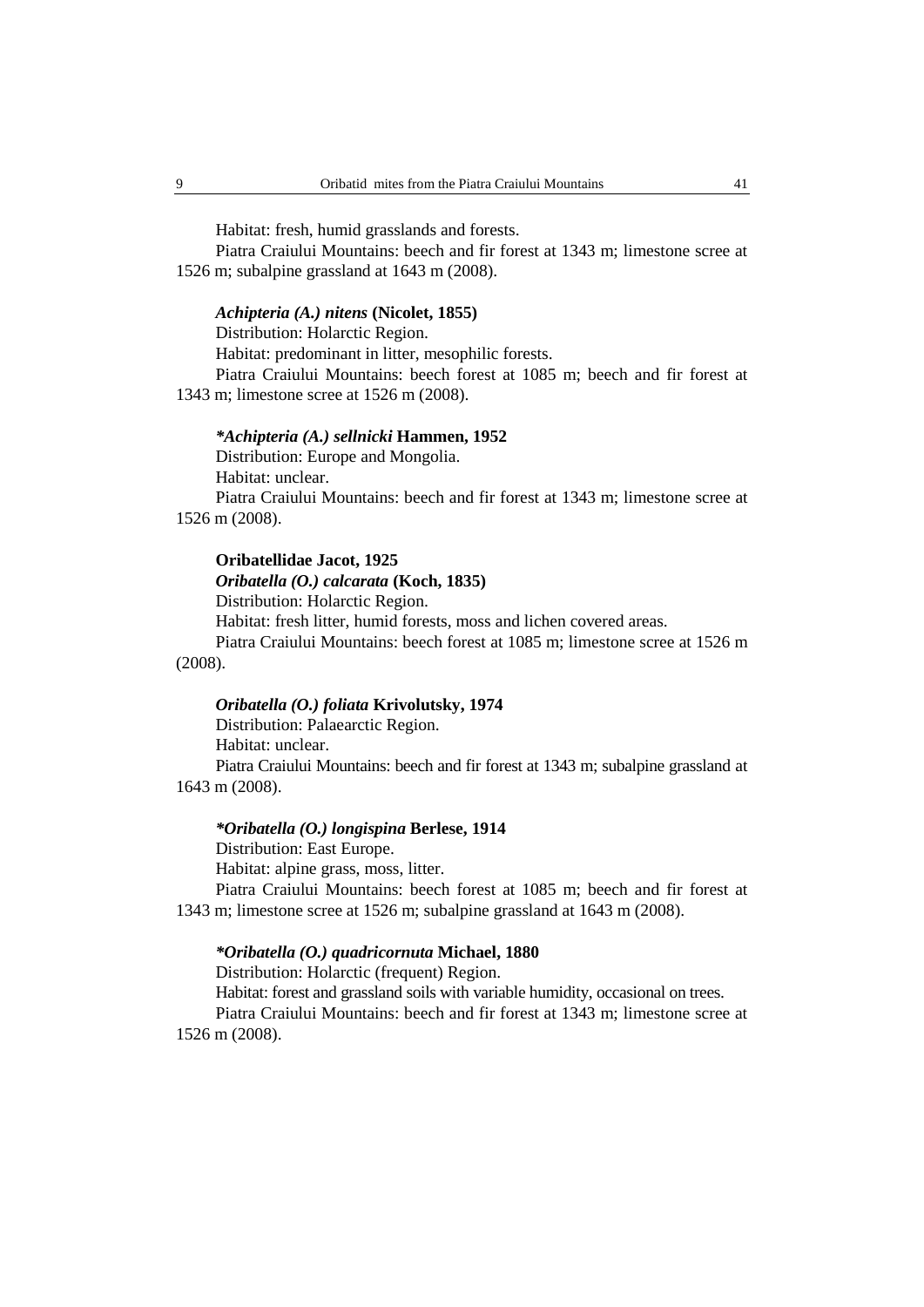# **Ceratozetidae Jacot, 1925**

# *Lepidozetes singularis* **Berlese, 1910**

Distribution: Holarctic (frequent) Region.

Habitat: montane and alpine species; moss and dried lichens and humid habitats, also on trees.

Piatra Craiului Mountains: subalpine grassland at 1643 m (2008).

## *Trichoribates (Latilamellobates) incisellus* **(Kramer, 1897)**

Distribution: Holarctic Region. Habitat: humid and fresh grasslands and reeds, salt tolerant. Piatra Craiului Mountains: limestone scree at 1526 m (2008).

### **Chamobatidae Thor, 1937**

*Chamobates (C.) birulai* **(Kulczynski, 1902)**  Distribution: Holarctic Region. Habitat: forest soils. Piatra Craiului Mountains: beech forest at 1085 m; beech and fir forest at 1343 m (2008).

## *Chamobates (C.) cuspidatus* **(Michael, 1844)**

Distribution: Holarctic (frequent in Palaearctic) and Afrotropical (Seychelles Islands) Regions.

Habitat: forest soils rich in humus with variable humidity.

Piatra Craiului Mountains: beech forest at 1085 m; limestone scree at 1526 m; subalpine grassland at 1643 m (2008).

## *\*Chamobates (C.) pusillus* **(Berlese, 1895)**

Distribution: Palaearctic (frequent) Region. Habitat: forest soils and moors. Piatra Craiului Mountains: beech forest at 1085 m (2008).

## *\*Chamobates (Xiphobates) voigtsi* **(Oudemans, 1902)**

Distribution: Palaearctic Region. Habitat: acidic forest soil. Piatra Craiului Mountains: limestone scree at 1526 m (2008).

#### **Punctoribatidae Thor, 1937**

*Minunthozetes (M.) pseudofusiger* **(Scheweizer, 1922)** 

Distribution: Palaearctic (frequent) Region.

Habitat: moss and lichen turf, on trees and rocks, wet and acid habitats.

Piatra Craiului Mountains: beech forest at 1085 m; subalpine grassland at 1643 m (2008).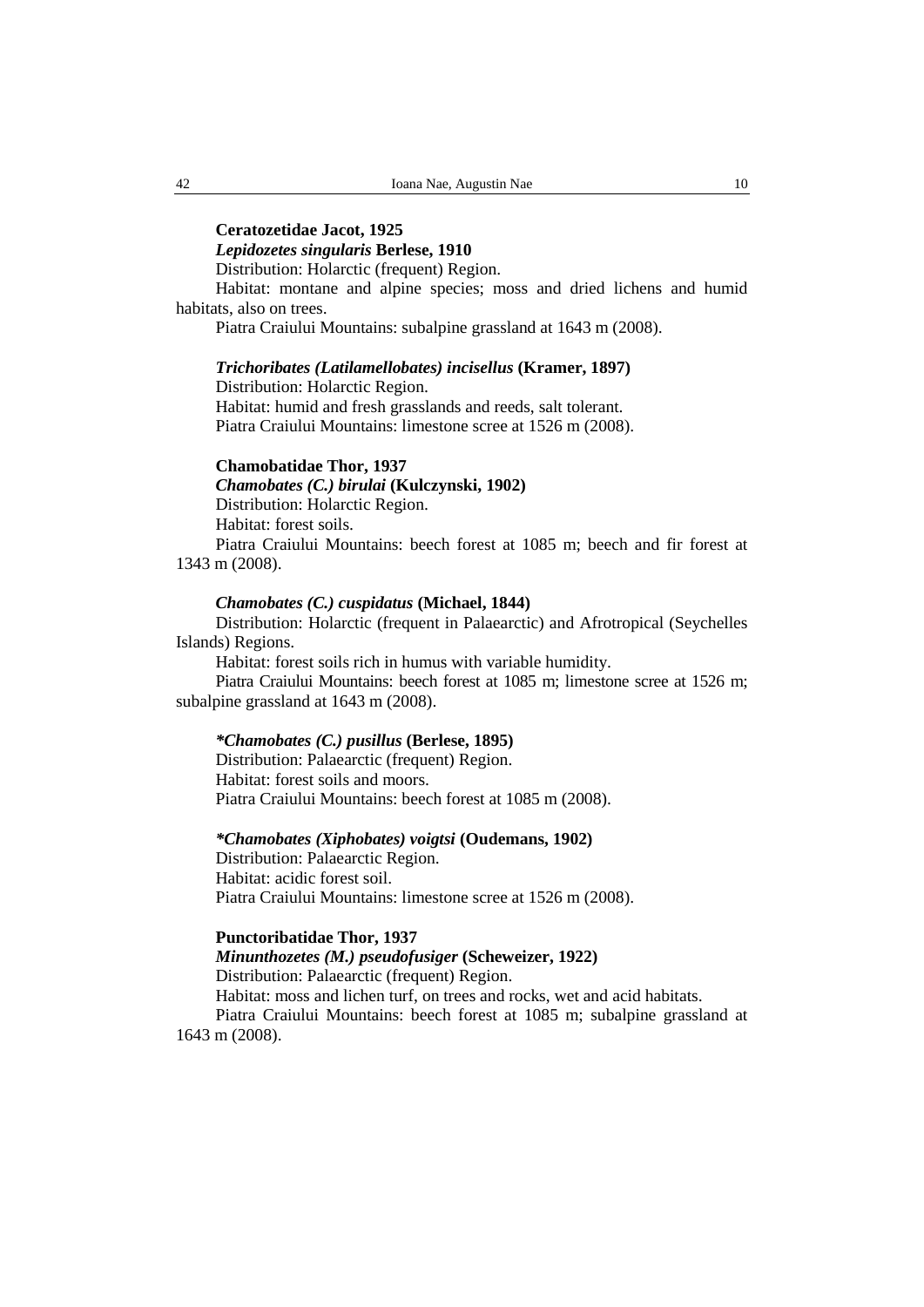## *Mycobates (M.) parmeliae* **(Michael, 1884)**

Distribution: Holarctic Region. Habitat: mountain and alpine moss covered humid areas, on trees. Piatra Craiului Mountains: beech and fir forest at 1343 m (2008).

# *Punctoribates (P.) punctum* **(Koch, 1839)**

Distribution: Semi-Cosmopolitan in Palaearctic, Nearctic (East of U.S.A.), Oriental and Australian (New Zeeland) Regions.

Habitat: different types of grasslands and forest soils with medium humidity. Piatra Craiului Mountains: beech and fir forest at 1343 m (2008).

#### **Oribatulidae Thor, 1929**

## *\*Oribatula (O.) interrupta* **(Willmann, 1939)**

Distribution: Holarctic Region.

Habitat: mountain and alpine species; moss and lichen turf. Piatra Craiului Mountains: subalpine grassland at 1643 m (2008).

# *\*Oribatula (O.) interrupta sitnikovae* **Iordansky, 1991**

Distribution: East Europe. Habitat: mountain habitats, mountain and subalpine shrubs (Ivan 2013). Piatra Craiului Mountains: limestone scree at 1526 m (2008).

## *Oribatula (O.) tibialis* **(Nicolet, 1855)**

Distribution: Holarctic and Indomalayan (India) Regions.

Habitat: relative euryoecious; grassland and forest soils, moss and lichen turf; salt tolerant.

Piatra Craiului Mountains: beech and fir forest at 1343 m; limestone scree at 1526 m.

# **Hemileiidae J. & P. Balogh, 1984**

*\*Hemileius (H.) initialis* **(Berlese, 1908)**

Distribution: Semi-cosmopolitan in Palaearctic, Oriental (Bali), Neotropical Regions.

Habitat: forest soils. Piatra Craiului Mountains: limestone scree at 1526 m (2008).

**Liebstadiidae J. & P. Balogh, 1984** *\*Liebstadia (L.) humerata* **Sellnick, 1928** Distribution: Holarctic and Oriental (Vietnam and Nepal) Regions. Habitat: tree bark, lichens. Piatra Craiului Mountains: limestone scree at 1526 m (2008).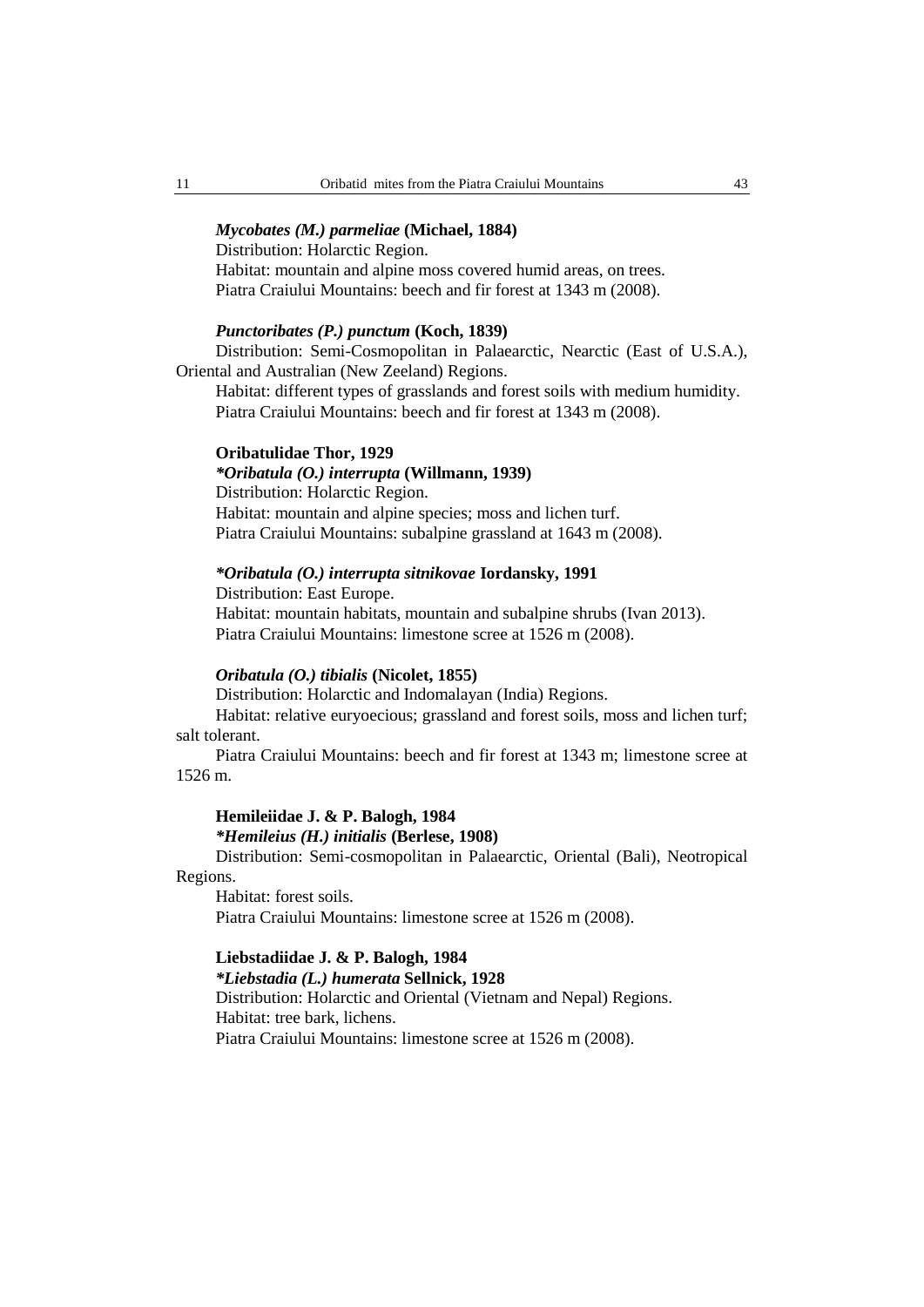# **Galumnidae Jacot, 1925**

*\*Acrogalumna longipluma* **(Berlese, 1904)**

Distribution: Semi-cosmopolitan in Holarctic, Afrotropical (Ethiopia), Oriental (India: Kerala and South-East China), and Australian (New Zeeland) Regions. Habitat: forest soil.

Piatra Craiului Mountains: beech forest at 1085 m (2008).

#### **4. CONCLUSIONS**

Twenty-five species of Oribatid mites were for the first time recorded in the Piatra Craiului Mountains.

There are no older species inventories of oribatid mite species made (older than 2000) in Piatra Craiului Mountains, thus a comparison between species composition and their plasticity could not be made. The inventory made using altitudinal gradient for sampling sites was, although, useful and we could see how abundance and species richness varied with altitude. The large majority of species are specific to forest soils, followed by moss, lichens and grasslands. Two habitats showed a distinct species composition (the beech forest from 1085 m and the subalpine grassland from 1643 m). The other two habitats have characteristic species that came from different types of habitats (forest soil, lichens, moss, tree bark, grassland, mountain and subalpine shrubs, wood).

The majority of species are found in Holarctic biogeographic region (24 species), followed by Palaearctic (20 species). Four species are European.

The similarity index of the sampling areas (situated at different altitudes), was less than 50%, showing their oribatid faunal dissimilarities for the sampled period. We showed that mountain and sub-alpine habitats from Piatra Craiului Mountains are inhabited by numerous oribatid taxa. Further work in the Carpathians carried on altitudinal gradient and its influence on oribatid species communities will provide new insights in species – environment interactions.

|--|

| Name, abundance $(N)$ , dominances $(DO)$ and constancies $(C)$ of the oribatid mite species |
|----------------------------------------------------------------------------------------------|
| from the Piatra Craiului Mountains.                                                          |

|                                         | $1085 \text{ m}$ |          |          | 1343 m   |          |          | 1526 m |          |     | 1643 m   |          |           |
|-----------------------------------------|------------------|----------|----------|----------|----------|----------|--------|----------|-----|----------|----------|-----------|
|                                         | N                | DO       | C        | N        | DO       |          | N      | DO       | C   | N        | DO       | $\subset$ |
| Phthiracarus sp.                        | 6                | 7.89     | 40       |          | 11.36    | 60       | 46     | 26.9     | 100 | 12       | 15.18    | 100       |
| Phthiracarus $(P.)$<br>laevigatus       |                  | $\theta$ | $\Omega$ | $\Omega$ | $\theta$ | $\Omega$ | 3      | .75      | 40  | $\Omega$ | $\Omega$ | 0         |
| Phthiracarus $(P.)$<br>longulus         |                  | $\Omega$ | $\Omega$ | $\theta$ | $\Omega$ | 0        | ∍      | 1,16     | 20  | $\Omega$ | $\Omega$ |           |
| Phthiracarus<br>(Archiphthiracarus) sp. |                  | 1.31     | 20       | $\theta$ | $\theta$ | 0        | 0      | $\Omega$ | 0   | $\Omega$ | $\Omega$ |           |
| Steganacarus sp.                        | $\theta$         | $\theta$ | $\Omega$ |          | 2.27     | 20       | 3      | .75      | 40  |          | 1.26     | 25        |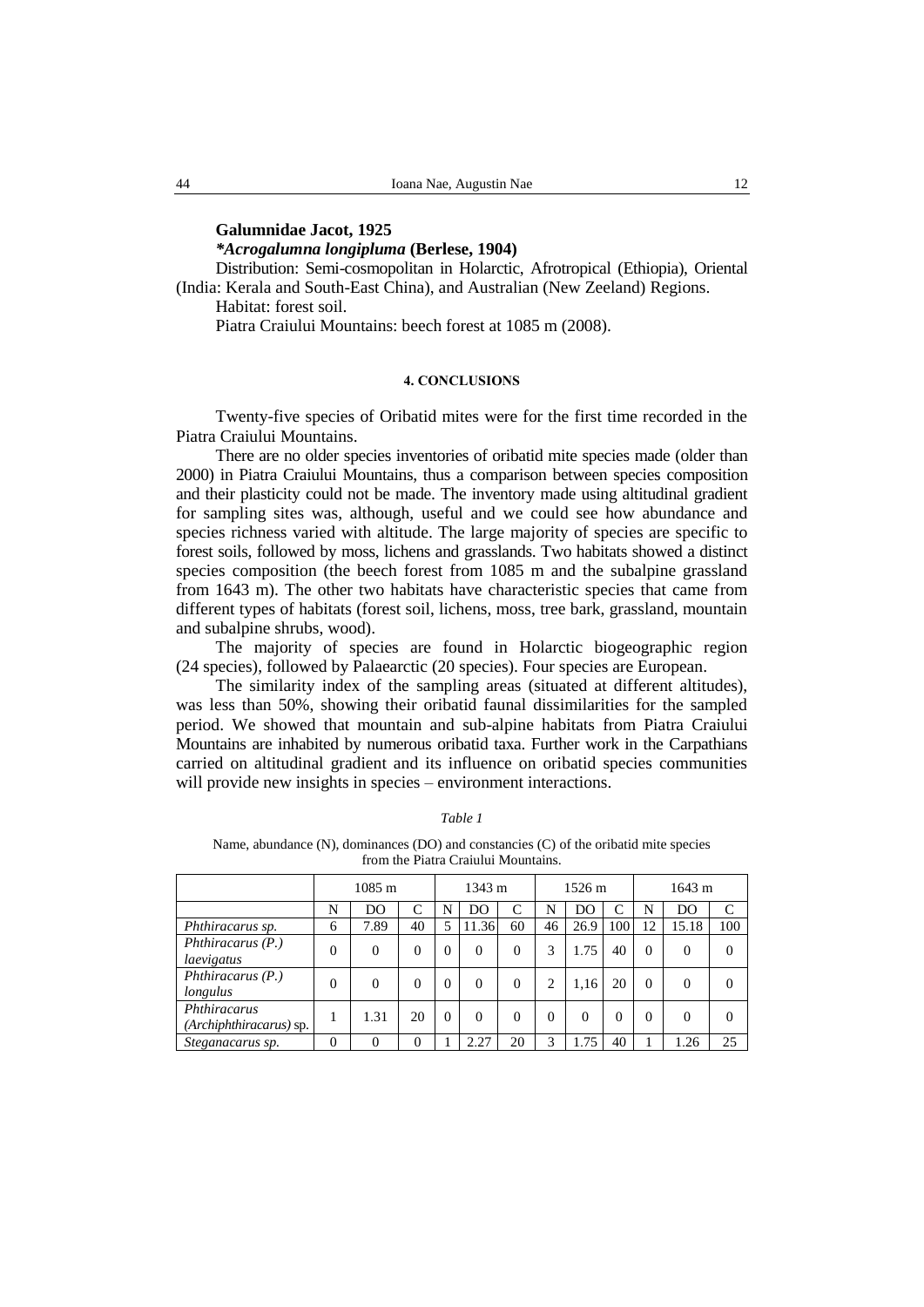| Heminothrus<br>(Platynothrus) peltifer | $\mathbf{0}$     | $\overline{0}$   | $\mathbf{0}$     | $\theta$         | $\mathbf{0}$     | $\mathbf{0}$     | $\mathbf{1}$     | 0.58             | 20               | $\mathbf{0}$     | $\mathbf{0}$     | $\mathbf{0}$     |
|----------------------------------------|------------------|------------------|------------------|------------------|------------------|------------------|------------------|------------------|------------------|------------------|------------------|------------------|
| Hermannia (H.)                         | 5                | 6.57             | 20               | $\theta$         | $\mathbf{0}$     | $\mathbf{0}$     | 1                | 0.58             | 20               | $\overline{0}$   | $\theta$         | $\mathbf{0}$     |
| convexa                                |                  |                  |                  |                  |                  |                  |                  |                  |                  |                  |                  |                  |
| Hermannia (H.) gibba                   | 5                | 6.57             | 40               | $\theta$         | $\overline{0}$   | $\theta$         | $\overline{3}$   | 1.75             | 60               | $\overline{c}$   | 2.53             | 50               |
| Cephaeus dentatus                      | 1                | 1.31             | 20               | $\mathbf{1}$     | 2.27             | $\overline{20}$  | $\mathbf{1}$     | 0.58             | 20               | $\overline{0}$   | $\overline{0}$   | $\overline{0}$   |
| Conoppia palmicincta                   | $\mathbf{0}$     | $\boldsymbol{0}$ | $\boldsymbol{0}$ | $\overline{c}$   | 4.54             | 40               | 1                | 0.58             | 20               | $\boldsymbol{0}$ | $\boldsymbol{0}$ | $\overline{0}$   |
| <b>Ommatocepheus</b><br>ocellatus      | $\overline{0}$   | $\mathbf{0}$     | $\mathbf{0}$     | 1                | 2.27             | 20               | $\Omega$         | $\overline{0}$   | $\overline{0}$   | $\theta$         | $\overline{0}$   | $\mathbf{0}$     |
| Tritegeus bisulcatus                   | $\boldsymbol{0}$ | $\boldsymbol{0}$ | $\boldsymbol{0}$ | $\mathbf{1}$     | 2.27             | 20               | $\theta$         | $\theta$         | $\overline{0}$   | $\theta$         | $\boldsymbol{0}$ | $\boldsymbol{0}$ |
| Ceratoppia sp.                         | $\overline{0}$   | $\overline{0}$   | $\overline{0}$   | $\mathbf{1}$     | 2.27             | 20               | $\overline{0}$   | $\overline{0}$   | $\overline{0}$   | $\overline{0}$   | $\overline{0}$   | $\overline{0}$   |
| Ceratoppia bipilis                     | 15               | 19.73            | 80               | 3                | 6.81             | 60               | $\overline{4}$   | 2.33             | 40               | $\overline{3}$   | 3.79             | $\overline{25}$  |
| Ceratoppia<br>quadridentata            | $\mathbf{1}$     | 1.31             | 20               | 1                | 2.27             | 20               | $\mathbf{1}$     | 0.58             | 20               | $\overline{0}$   | $\overline{0}$   | $\overline{0}$   |
| Adoristes ovatus                       | $\overline{0}$   | $\overline{0}$   | $\overline{0}$   | $\theta$         | $\overline{0}$   | $\theta$         | 6                | 3.5              | 60               | 1                | 1.26             | $\overline{25}$  |
| Liacarus (L.) coracinus                | $\overline{0}$   | $\mathbf{0}$     | $\overline{0}$   | 1                | 2.27             | $\overline{20}$  | 7                | 4.09             | 80               | $\overline{2}$   | 2.53             | 25               |
| Liacarus                               |                  |                  |                  |                  |                  |                  |                  |                  |                  |                  |                  |                  |
| (Dorycranosus) acutus                  | $\overline{0}$   | $\overline{0}$   | $\mathbf{0}$     | $\theta$         | $\mathbf{0}$     | $\Omega$         | $\Omega$         | $\overline{0}$   | $\overline{0}$   | 3                | 3.79             | 25               |
| Eremaeus hepaticus                     | $\boldsymbol{0}$ | $\overline{0}$   | $\overline{0}$   | $\overline{0}$   | $\overline{0}$   | $\overline{0}$   | $\overline{2}$   | 1.16             | 20               | $\overline{0}$   | $\overline{0}$   | $\overline{0}$   |
| Eueremaeus oblongus                    |                  |                  |                  |                  |                  |                  |                  |                  |                  |                  |                  |                  |
| silvestirs                             | $\mathbf{0}$     | $\overline{0}$   | $\mathbf{0}$     | $\theta$         | $\overline{0}$   | $\mathbf{0}$     | $\Omega$         | $\overline{0}$   | $\overline{0}$   | 1                | 1.26             | 25               |
| $\overline{P}$ antelozetes sp.         | $\overline{0}$   | $\overline{0}$   | $\overline{0}$   | 3                | 6.81             | 20               | $\theta$         | $\theta$         | $\theta$         | $\theta$         | $\overline{0}$   | $\overline{0}$   |
| Pantelozetes (P.) paolii               | $\overline{0}$   | $\overline{0}$   | $\overline{0}$   | $\mathbf{1}$     | 2.27             | $\overline{20}$  | $\overline{0}$   | $\overline{0}$   | $\overline{0}$   | $\overline{0}$   | $\overline{0}$   | $\overline{0}$   |
| Rhinoppia sp.                          | $\overline{0}$   | $\boldsymbol{0}$ | $\overline{0}$   | $\overline{0}$   | $\boldsymbol{0}$ | $\boldsymbol{0}$ | $\mathbf{1}$     | 0.58             | 20               | $\overline{0}$   | $\boldsymbol{0}$ | $\overline{0}$   |
| Carabodes sp.                          | $\overline{0}$   | $\theta$         | $\theta$         | $\overline{c}$   | 4.54             | 20               | $\theta$         | $\theta$         | $\theta$         | $\theta$         | $\theta$         | $\theta$         |
| $Carabodes$ (C.)                       | $\overline{2}$   | 2.63             | 40               | $\mathbf{1}$     | 2.27             | 20               | $\overline{0}$   | $\overline{0}$   | $\overline{0}$   | $\overline{0}$   | $\overline{0}$   | $\overline{0}$   |
| femoralis<br>Carabodes $(C.)$          |                  |                  |                  |                  |                  |                  |                  |                  |                  |                  |                  |                  |
| labyrinthicus                          | $\overline{2}$   | 2.63             | 20               | $\mathfrak{D}$   | 4.54             | 20               | 5                | 2.92             | 60               | 6                | 7.59             | 50               |
| Carabodes $(C.)$<br>reticulatus        | $\mathbf{1}$     | 1.31             | 20               | $\theta$         | $\mathbf{0}$     | $\mathbf{0}$     | $\overline{2}$   | 1.16             | 40               | $\theta$         | $\theta$         | $\overline{0}$   |
| Carabodes (C.)                         | 3                | 3.94             | 20               | $\theta$         | $\Omega$         | $\theta$         | $\Omega$         | $\overline{0}$   | $\theta$         | $\theta$         | $\overline{0}$   | $\overline{0}$   |
| rugosior                               |                  |                  |                  |                  |                  |                  |                  |                  |                  |                  |                  |                  |
| Tectocepheus velatus                   | $\mathbf{0}$     | $\overline{0}$   | $\mathbf{0}$     | $\theta$         | $\mathbf{0}$     | $\mathbf{0}$     | 1                | 0.58             | 20               | 5                | 6.32             | 50               |
| velatus                                |                  |                  |                  |                  |                  |                  |                  |                  |                  |                  |                  |                  |
| Cymbaeremaeus cymba                    | $\mathbf{0}$     | $\theta$         | $\overline{0}$   | $\overline{0}$   | $\overline{0}$   | $\overline{0}$   | 1                | 0.58             | 20               | $\overline{0}$   | $\mathbf{0}$     | $\theta$         |
| Eupelops acromios                      | 5                | 6.57             | 40               | $\overline{0}$   | $\overline{0}$   | $\mathbf{0}$     | $\theta$         | $\overline{0}$   | $\overline{0}$   | $\overline{0}$   | $\theta$         | $\overline{0}$   |
| Eupelops plicatus                      | 6                | 7.89             | 40               | $\boldsymbol{0}$ | $\boldsymbol{0}$ | $\boldsymbol{0}$ | $\boldsymbol{0}$ | $\boldsymbol{0}$ | $\boldsymbol{0}$ | $\boldsymbol{0}$ | $\boldsymbol{0}$ | $\boldsymbol{0}$ |
| Eupelops subuliger                     | $\overline{0}$   | $\overline{0}$   | $\overline{0}$   | $\overline{0}$   | $\overline{0}$   | $\overline{0}$   | 3                | 1.75             | 40               | $\mathbf{1}$     | 1.26             | 25               |
| Eupelops torulosus                     | $\mathbf{1}$     | 1.31             | 20               | $\overline{0}$   | $\overline{0}$   | $\overline{0}$   | $\theta$         | $\overline{0}$   | $\overline{0}$   | $\mathbf{1}$     | 1.26             | 25               |
| Achipteria (A.)<br>coleoptrata         | $\mathbf{0}$     | $\mathbf{0}$     | $\mathbf{0}$     | 4                | 9.09             | 40               | 5                | 2.92             | 60               | 1                | 1.26             | 25               |
| Achipteria (A.) nitens                 | $\mathbf{1}$     | 1.31             | 20               | $\overline{c}$   | 4.54             | 20               | 1                | 0.58             | 20               | $\mathbf{0}$     | $\boldsymbol{0}$ | $\boldsymbol{0}$ |
| Achipteria (A.) sellnicki              | $\overline{0}$   | $\boldsymbol{0}$ | $\overline{0}$   | $\overline{c}$   | 4.54             | 20               | $\mathbf{1}$     | 0.58             | 60               | $\overline{0}$   | $\overline{0}$   | $\overline{0}$   |
| Oribatella sp.                         | $\overline{0}$   | $\overline{0}$   | $\mathbf{0}$     | $\overline{2}$   | 4.54             | 40               | $\overline{0}$   | $\overline{0}$   | $\overline{0}$   | $\boldsymbol{0}$ | $\mathbf{0}$     | $\overline{0}$   |
| Oribatella (O.)<br>calcarata           | 3                | 3.94             | 20               | $\theta$         | $\overline{0}$   | $\mathbf{0}$     | $\overline{7}$   | 4.09             | 80               | $\mathbf{0}$     | $\overline{0}$   | $\overline{0}$   |
| Oribatella (O.) foliata                | $\mathbf{0}$     | $\boldsymbol{0}$ | $\theta$         | 1                | 2.27             | 20               | $\theta$         | $\theta$         | $\theta$         | 1                | 1.26             | 25               |
| Oribatella (O.)                        |                  |                  |                  |                  |                  |                  |                  |                  |                  |                  |                  |                  |
| longispina                             | $\overline{4}$   | 5.26             | 20               | 1                | 2.27             | 20               | 15               | 8.77             | 40               | 6                | 7.59             | 50               |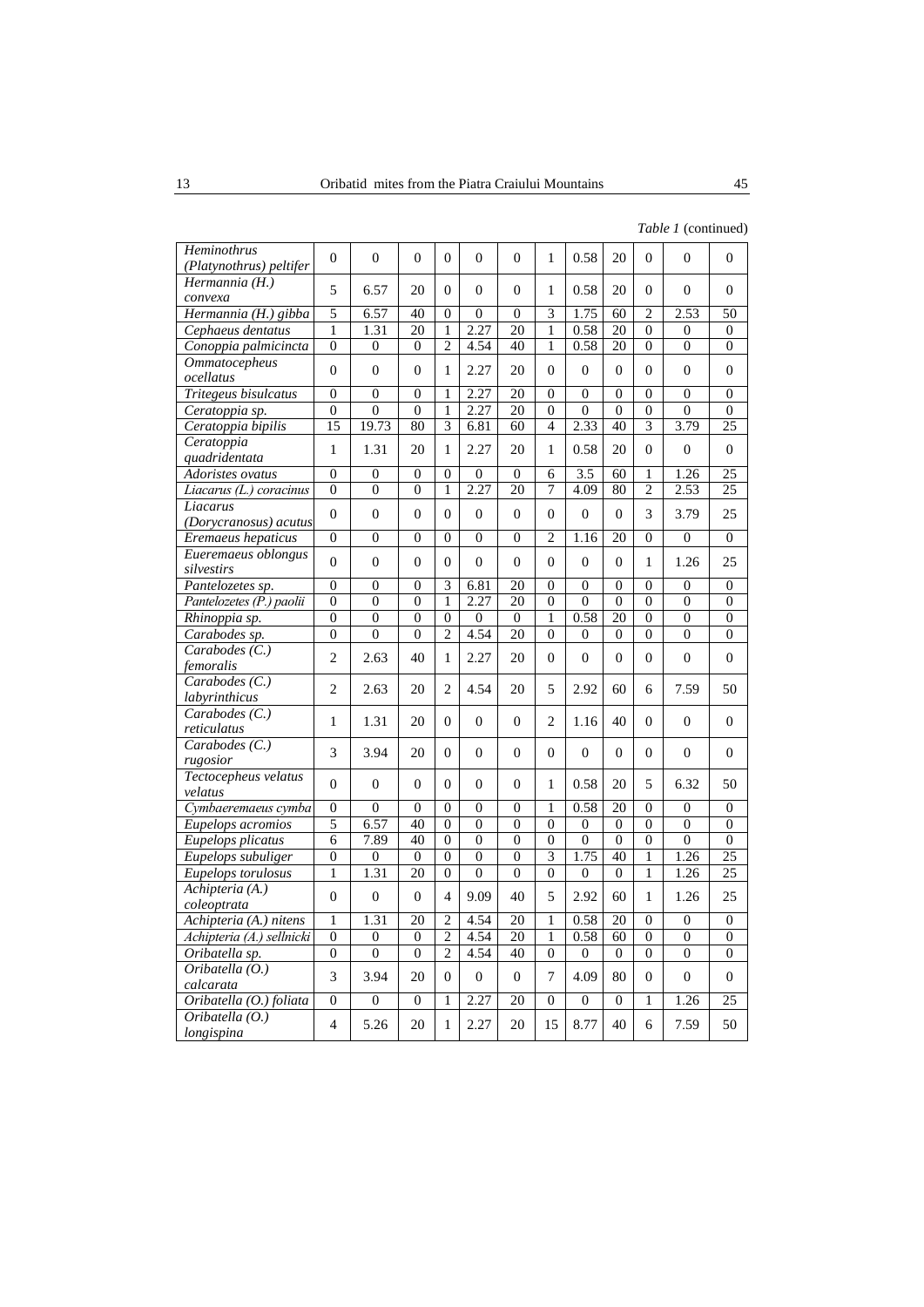|  | Table 1 (continued) |
|--|---------------------|
|--|---------------------|

| Oribatella $(0.)$<br>quadricornuta                       | $\Omega$       | $\theta$       | $\Omega$ | 1        | 2.27     | 20             | 1              | 0.58     | 20           | $\Omega$       | $\Omega$ | $\Omega$ |
|----------------------------------------------------------|----------------|----------------|----------|----------|----------|----------------|----------------|----------|--------------|----------------|----------|----------|
| Lepidozetes singularis                                   | $\overline{0}$ | $\overline{0}$ | $\theta$ | $\Omega$ | $\theta$ | $\theta$       | $\theta$       | $\theta$ | $\theta$     | 1              | 1.26     | 25       |
| <b>Trichoribates</b><br>(Latilamellobates)<br>incisellus | $\theta$       | $\theta$       | $\theta$ | $\theta$ | $\Omega$ | $\theta$       | 1              | 0.58     | 20           | $\Omega$       | $\theta$ | $\theta$ |
| Chamobates sp.                                           | $\Omega$       | $\theta$       | $\Omega$ | 1        | 2.27     | 20             | $\theta$       | $\Omega$ | $\Omega$     | $\Omega$       | $\theta$ | $\theta$ |
| Chamobates (C.) birulai                                  | $\mathbf{1}$   | 1.31           | 20       | $\theta$ | $\theta$ | $\Omega$       | $\Omega$       | $\Omega$ | $\Omega$     | $\theta$       | $\theta$ | $\theta$ |
| Chamobates $(C.)$<br>cuspidatus                          | 10             | 13.15          | 60       | $\Omega$ | $\theta$ | $\Omega$       | 34             | 19.88    | 80           | 17             | 21.51    | 75       |
| Chamobates $(C.)$<br>pusillus                            | $\overline{2}$ | 2.63           | 20       | $\theta$ | $\Omega$ | $\Omega$       | $\Omega$       | $\Omega$ | $\Omega$     | $\Omega$       | $\Omega$ | $\Omega$ |
| Chamobates<br>(Xiphobates) voigtsi                       | $\Omega$       | $\theta$       | $\Omega$ | $\Omega$ | $\theta$ | $\Omega$       | 3              | 1.75     | 20           | $\Omega$       | $\theta$ | $\theta$ |
| <b>Minunthozetes</b><br>pseudofusiger                    | 1              | 1.31           | 40       | $\Omega$ | $\Omega$ | $\Omega$       | $\Omega$       | $\Omega$ | $\Omega$     | 10             | 12.65    | 25       |
| Mycobates sp.                                            | $\Omega$       | $\theta$       | $\Omega$ | $\Omega$ | $\theta$ | $\theta$       | $\mathfrak{D}$ | 1.16     | 40           | 3              | 3.79     | 50       |
| $M$ ycobates $(M.)$<br>parmeliae                         | $\Omega$       | $\theta$       | $\theta$ | 1        | 2.27     | 20             | $\theta$       | $\Omega$ | $\Omega$     | $\Omega$       | $\theta$ | $\Omega$ |
| Punctoribates (P.)<br>punctum                            | $\Omega$       | $\theta$       | $\Omega$ | 1        | 2.27     | 20             | $\Omega$       | $\Omega$ | $\Omega$     | $\Omega$       | $\Omega$ | $\Omega$ |
| Oribatula sp.                                            | $\Omega$       | $\Omega$       | $\theta$ | 1        | 2.27     | 20             | $\Omega$       | $\Omega$ | $\Omega$     | $\Omega$       | $\Omega$ | $\Omega$ |
| Oribatula (O.) interrupta                                | $\theta$       | $\theta$       | $\theta$ | $\theta$ | $\Omega$ | $\Omega$       | $\theta$       | $\Omega$ | $\theta$     | $\overline{2}$ | 2.53     | 25       |
| Oribatula (O.)<br>interrupta sitnikovae                  | $\Omega$       | $\theta$       | $\theta$ | $\Omega$ | $\Omega$ | $\Omega$       | 1              | 0.58     | 20           | $\Omega$       | $\theta$ | $\Omega$ |
| Oribatula (O.) tibialis                                  | $\Omega$       | $\theta$       | $\theta$ | 1        | 2.27     | 20             | 4              | 2.33     | 40           | $\Omega$       | $\Omega$ | $\Omega$ |
| Hemileius (Hemileius)<br><i>initialis</i>                | $\Omega$       | $\theta$       | $\Omega$ | $\Omega$ | $\Omega$ | $\Omega$       | 1              | 0.58     | 20           | $\Omega$       | $\Omega$ | $\Omega$ |
| Liebstadia (L.)<br>humerata                              | $\Omega$       | $\theta$       | $\theta$ | $\theta$ | $\Omega$ | $\Omega$       | $\mathbf{1}$   | 0.58     | 20           | $\Omega$       | $\theta$ | $\Omega$ |
| Acrogalumna<br>longipluma                                | 1              | 1.31           | 20       | $\theta$ | $\Omega$ | $\overline{0}$ | $\Omega$       | $\Omega$ | $\mathbf{0}$ | $\Omega$       | $\Omega$ | $\theta$ |

# *Table 2*

## Oribatid species presence/absence at the four altitudes from the Piatra Craiului Mountains (Data from 2008).

| <b>Species</b>                       | Altitudes        |        |        |        |  |  |  |
|--------------------------------------|------------------|--------|--------|--------|--|--|--|
|                                      | $1085 \text{ m}$ | 1343 m | 1526 m | 1643 m |  |  |  |
| Phthiracarus sp.                     | X                | X      | X      | X      |  |  |  |
| Phthiracarus (P.) laevigatus         |                  |        | X      |        |  |  |  |
| Phthiracarus (P.) longulus           |                  |        | X      |        |  |  |  |
| Phthiracarus (Archiphthiracarus) sp. | X                |        |        |        |  |  |  |
| Steganacarus sp.                     |                  | X      | X      | X      |  |  |  |
| Heminothrus (Platynothrus) peltifer  |                  |        | X      |        |  |  |  |
| Hermannia (H.) convexa               | X                |        | X      |        |  |  |  |
| Hermannia (H.) gibba                 | X                |        | X      | X      |  |  |  |
| Cephaeus dentatus                    | X                | X      | X      |        |  |  |  |
| Conoppia palmicincta                 |                  | X      | X      |        |  |  |  |
| Ommatocepheus ocellatus              |                  | X      |        |        |  |  |  |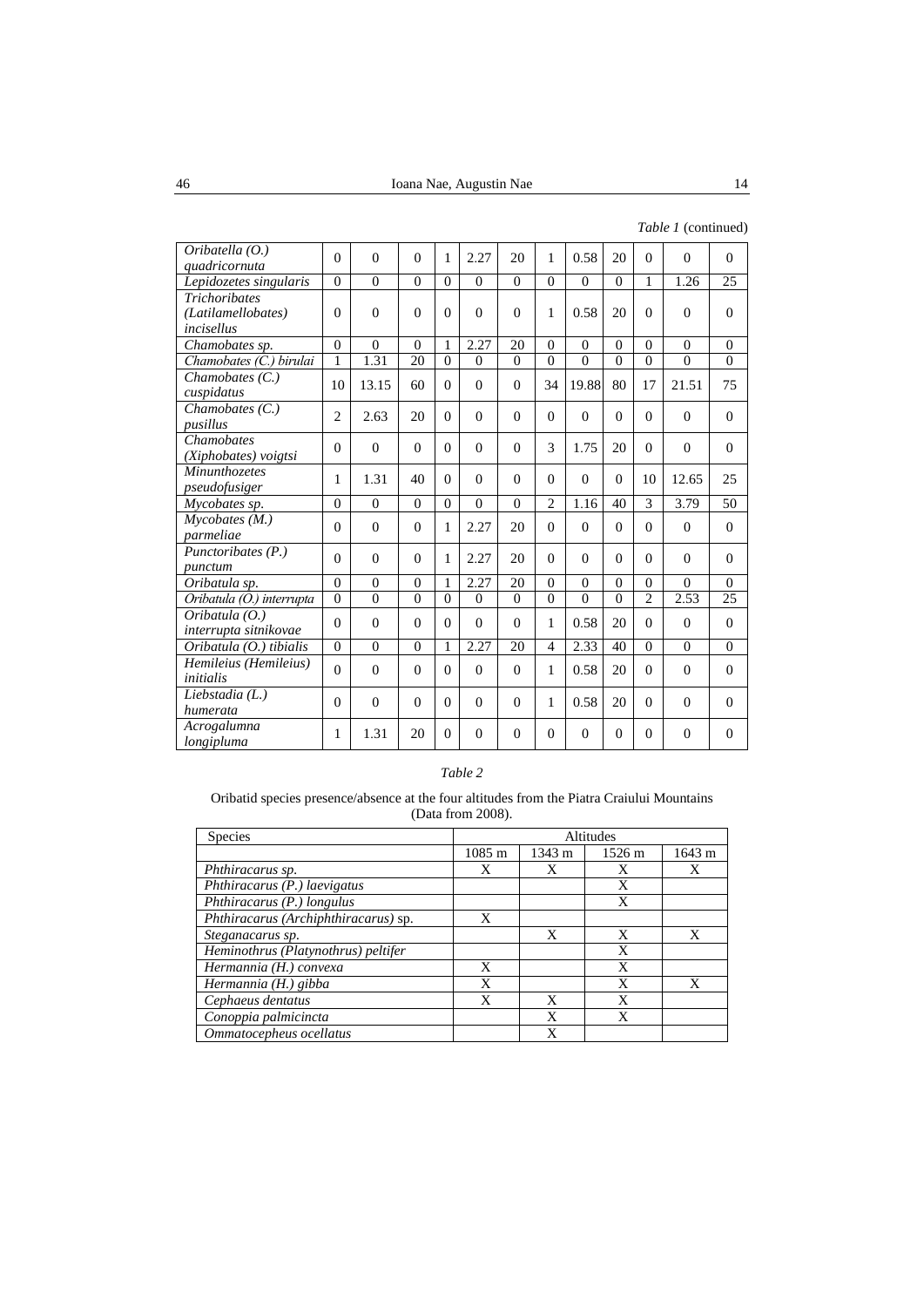| Tritegeus bisulcatus                        |                 | X                     |    |    |
|---------------------------------------------|-----------------|-----------------------|----|----|
| Ceratoppia sp.                              |                 | $\overline{\text{X}}$ |    |    |
| Ceratoppia bipilis                          | Χ               | X                     | Χ  | X  |
| Ceratoppia quadridentata                    | $\overline{X}$  | $\overline{X}$        | X  |    |
| Adoristes ovatus                            |                 |                       | X  | X  |
| Liacarus (L.) coracinus                     |                 | X                     | X  | X  |
| Liacarus (Dorycranosus) acutus              |                 |                       |    | X  |
| Eremaeus hepaticus                          |                 |                       | X  |    |
| Eueremaeus oblongus silvestirs              |                 |                       |    | X  |
| Pantelozetes sp.                            |                 | X                     |    |    |
| Pantelozetes (P.) paolii                    |                 | X                     |    |    |
| Rhinoppia sp.                               |                 |                       | X  |    |
| Carabodes sp.                               |                 | X                     |    |    |
| Carabodes (C.) femoralis                    | X               | $\overline{X}$        |    |    |
| Carabodes (C.) labyrinthicus                | X               | X                     | X  | X  |
| Carabodes (C.) reticulatus                  | X               |                       | X  |    |
| Carabodes (C.) rugosior                     | X               |                       |    |    |
| Tectocepheus velatus velatus                |                 |                       | X  | X  |
| Cymbaeremaeus cymba                         |                 |                       | X  |    |
| Eupelops acromios                           | X               |                       |    |    |
| Eupelops plicatus                           | X               |                       |    |    |
| Eupelops subuliger                          |                 |                       | X  | X  |
| Eupelops torulosus                          | X               |                       |    | X  |
| Achipteria (A.) coleoptrata                 |                 | X                     | X  | X  |
| Achipteria (A.) nitens                      | X               | $\overline{\text{X}}$ | X  |    |
| Achipteria (A.) sellnicki                   |                 | $\overline{\text{X}}$ | X  |    |
| Oribatella sp.                              |                 | X                     |    |    |
| Oribatella (O.) calcarata                   | X               |                       | X  |    |
| Oribatella (O.) foliata                     |                 | $\overline{\text{X}}$ |    | X  |
| Oribatella (O.) longispina                  | X               | X                     | X  | X  |
| Oribatella (O.) quadricornuta               |                 | X                     | X  |    |
| Lepidozetes singularis                      |                 |                       |    | X  |
| Trichoribates (Latilamellobates) incisellus |                 |                       | X  |    |
| Chamobates sp.                              |                 | X                     |    |    |
| Chamobates (C.) birulai                     | X               | X                     |    |    |
| Chamobates (C.) cuspidatus                  | X               |                       | X  | X  |
| Chamobates (C.) pusillus                    | X               |                       |    |    |
| Chamobates (Xiphobates) voigtsi             |                 |                       | X  |    |
| Minunthozetes pseudofusiger                 | X               |                       |    | X  |
| Mycobates sp.                               |                 |                       | X  | X  |
| Mycobates (M.) parmeliae                    |                 | X                     |    |    |
| Punctoribates (P.) punctum                  |                 | X                     |    |    |
| Oribatula sp.                               |                 | X                     |    |    |
| Oribatula (O.) interrupta                   |                 |                       |    | X  |
| Oribatula (O.) interrupta sitnikovae        |                 |                       | X  |    |
| Oribatula (O.) tibialis                     |                 | X                     | X  |    |
| Hemileius (Hemileius) initialis             |                 |                       | X  |    |
| Liebstadia (L.) humerata                    |                 |                       | X  |    |
| Acrogalumna longipluma                      | Х               |                       |    |    |
| Total number of species                     | $\overline{22}$ | 28                    | 34 | 20 |
|                                             |                 |                       |    |    |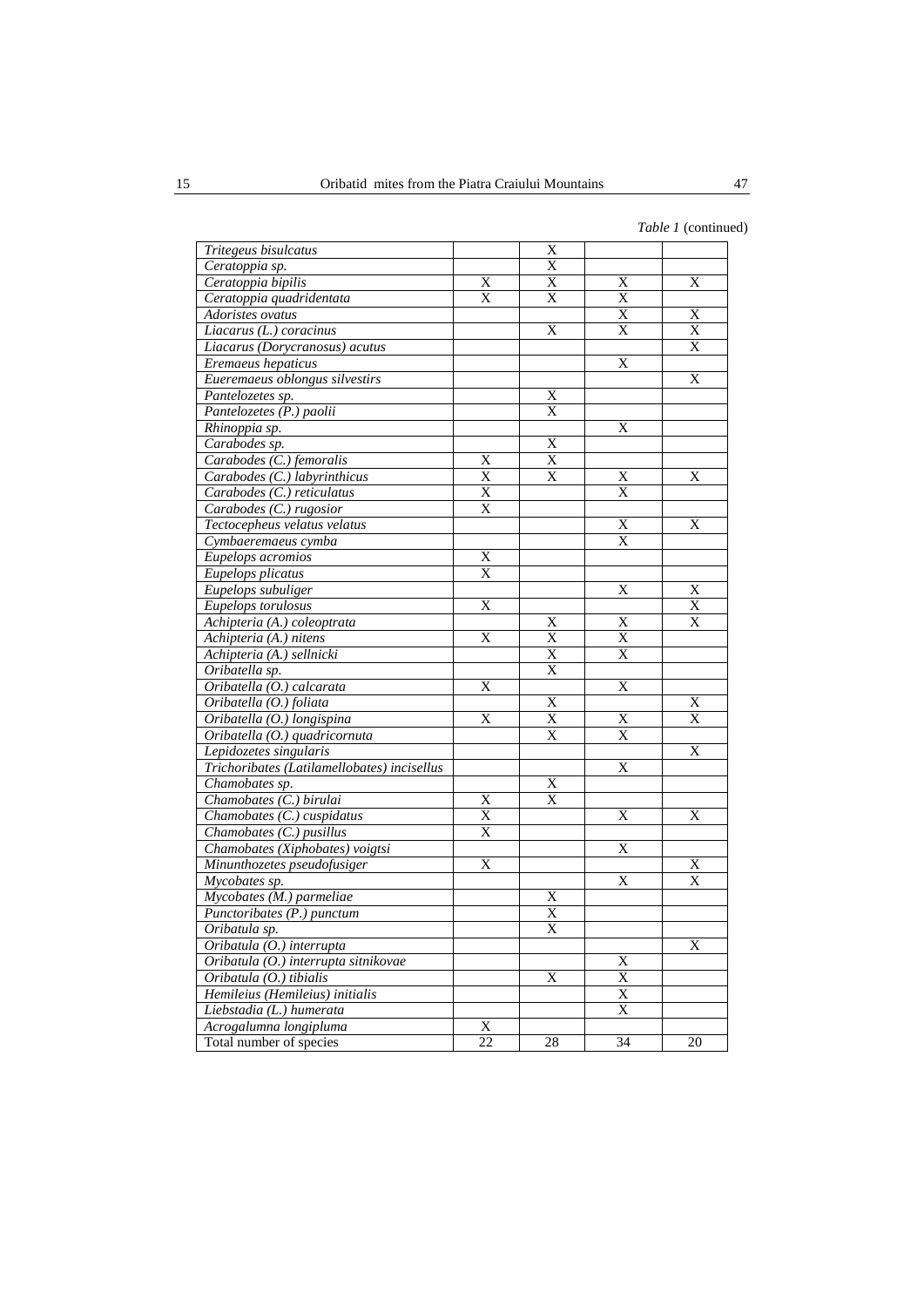

Fig. 1. Number of oribatid species and their abundance at four altitudes from the Piatra Craiului Mountains.



Fig. 2. Representation of biogeographical distribution of oribatid species identified at four altitudes from the Piatra Craiului Mountains.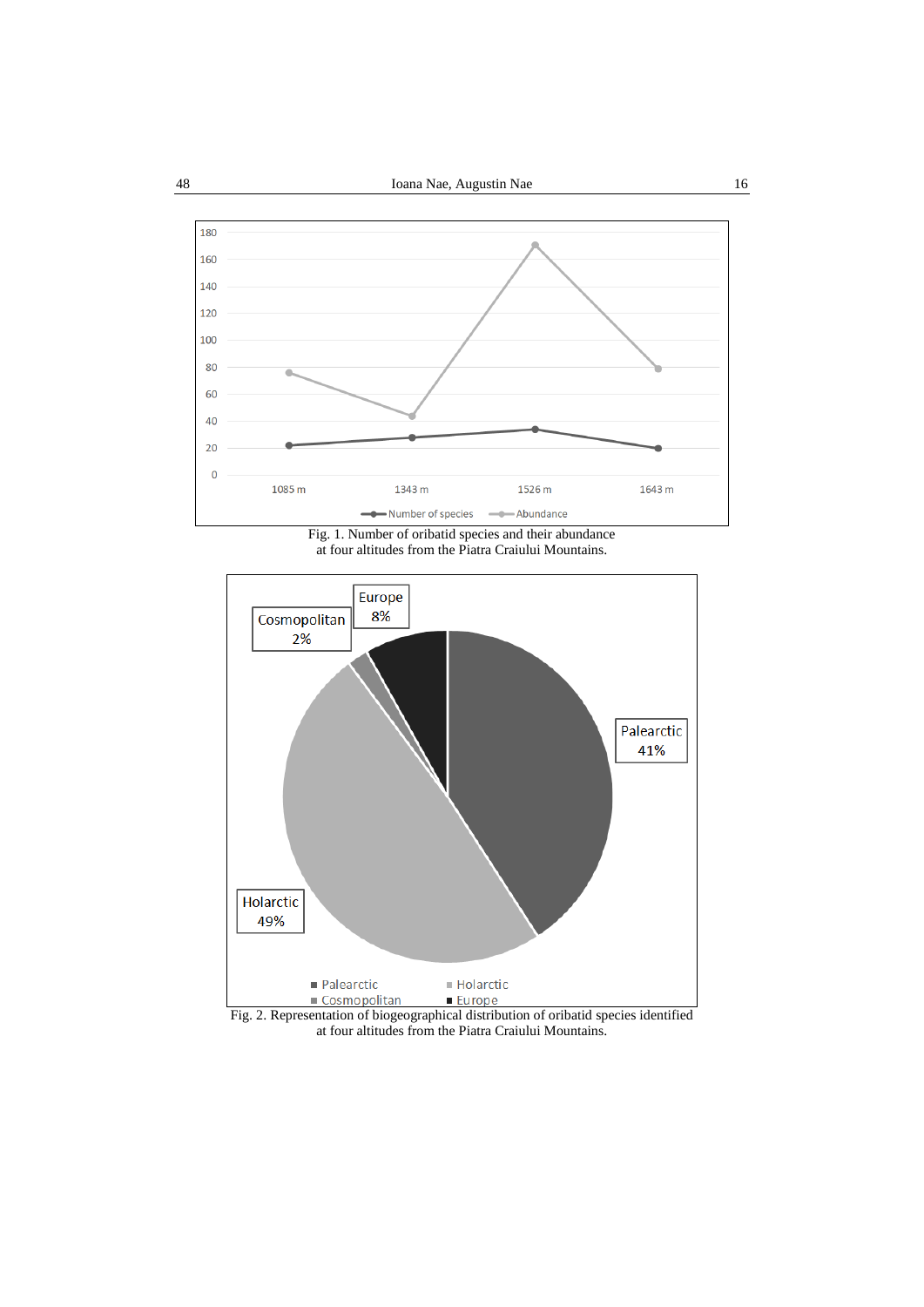

Fig. 3. Dendrogram of cluster analysis. Jaccard similarity index of oribatid species at the four altitudes from the Piatra Craiului Mountains.

#### **REFERENCES**

- BERNINI, F., *Notulae Oribatologicae XX. Il genere* Oribatella *in Italia (Acarida*, *Oribatida).* Redia, 61: 503–538, 1978.
- BROWN G.R., MATTHEWS I.M., *A review of extensive variation in the design of pitfall traps and a proposal for a standard pitfall trap design for monitoring ground-active arthropod biodiversity*. Ecology and Evolution, 6(12): 3953–3964, 2016.
- CONSTANTINESCU, T., PIȚIGOI, R., *The main types of relief of Piatra Craiului Ridge*. Research in Piatra Craiului National Park, 1:13–34, 2003.
- DONIȚĂ, N., POPESCU, A., PAUCĂ COMĂNESCU, M., MIHĂILESCU, S., BIRIȘ, I. A., *Habitatele din România.* Editura Tehnică Silvică, București, Romania, pp. 496. 2005.
- FISCHER, A., BLASCHKE, M., BÄSSLER, C., *Altitudinal gradient in biodiversity research: the state of the art and future perspectives under climate change aspects*. Waldӧkologie, Ladschaftsforschung und Naturschutz, 11: 35–47, 2011.
- FISCHER, B.M., SCHATZ, H., *Biodiversity of oribatid mites (Acari: Oribatida) along an altitudinal gradient in the Central Alps*. Zootaxa, 3626 (4): 429–454, 2013.
- HAMMEN, L. VAN DER, *The Oribatei (Acari) of the Netherlands*. Leiden: Brill. pp. 139, 1952.
- HONCIUC, V., STÃNESCU, M*.*, *Acarian fauna (Mesostigmata*, *Prostigmata*, *Oribatida) of Piatra Craiului National Park*. Research in Piatra Craiului National Park. Editura Phoenix, Brașov. 1: 159–169, 2003.
- ILLIG, J., NORTON, A., SCHEU, S., MARAUN, M*.*, *Density and community structure of soil- and bark-dwelling microarthropods along an altitudinal gradient in a tropical montane rainforest.*  Experimental and Applied Acarology, 52:49–62, 2010.
- IVAN, O., *Genus Oribatula s. Str. Berlese*, *1896 (Oribatida*, *Oribatulidae) in Romanian Fauna.*  Acarologia, 53(2): 175–184, 2013.
- KRANTZ, G.W., *A manual of Acarology.* Second Edition. Oregon State University Book Stores, Inc. Corvalis, U.S.A. pp. 509, 1978.
- KӦRNER, C., *The use of "altitude" in ecological research*. Trends in Ecology & Evolution, 22: 569–574, 2000.
- LEONOV, V.D., RAKHLEEVA, A.A., SIDORCHUK, E.A., *Distribution of Oribatid mites (Acari: Oribatida) along an altitudinal profile of Mount Vud`yavchorr (the Khibiny Mountains).*  Eurasian Soil Science, 48(11): 1257–1267, 2015.